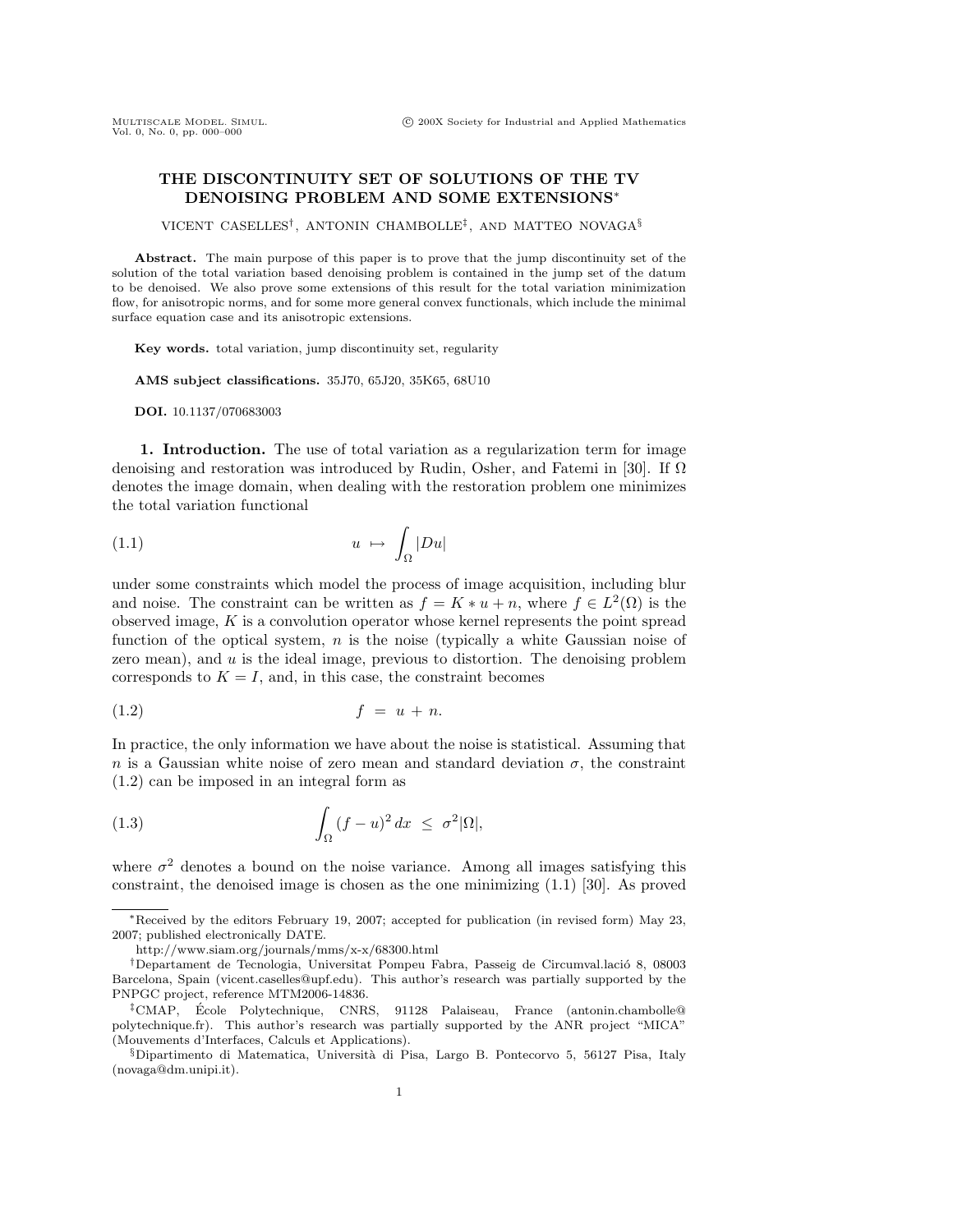by Chambolle and Lions in  $[20]$ , minimizing  $(1.1)$  under the constraint  $(1.3)$  amounts to solving

(1.4) 
$$
\min_{u \in BV(\Omega)} \left\{ \int_{\Omega} |Du| + \frac{1}{2\lambda} \int_{\Omega} (u-f)^2 dx \right\}
$$

for some Lagrange multiplier  $\lambda > 0$ . When the noise bound is not known,  $\lambda$  acts as a penalization term.

One of the main features of total variation denoising (1.4), confirmed by numerical experiments, is its ability to restore the discontinuities of the image [30, 20, 23]. The a priori assumption is that functions of bounded variation (the BV model [8]) are a reasonable functional model for many problems in image processing, in particular, for denoising and restoration problems. Typically, functions of bounded variation admit a set of discontinuities which is countably rectifiable [8], being continuous in some sense (in the measure theoretic sense) away from discontinuities. The discontinuities could be identified with edges. The ability of total variation regularization to recover edges is one of the main features which advocates for the use of this model which had a strong influence in the use of BV functions in image processing (its ability to describe textures is less clear, even if some textures can be recovered, up to a certain scale of oscillation).

The main purpose of this paper is to prove that the jump discontinuities of the solution  $u$  of the denoising problem  $(1.4)$  are contained in the jump discontinuities of the datum f, assuming that  $f \in BV(\Omega) \cap L^{\infty}(\Omega)$ . Partial information on this question was known through the computation of explicit solutions in several works [31, 13, 28, 14, 5, 6]. In particular, let us mention the full description of the solution in the case that  $f = \chi_C$ , where C is a convex subset of  $\mathbb{R}^N$ ,  $N \geq 2$  [5, 6, 4]. In this case, it is clear from the explicit solution that the jump set of the solution  $u$  is contained in ∂C, and it coincides with it when ∂C is of class  $C^{1,1}$  and  $\lambda$  is small enough. When  $N = 2$ , a more detailed analysis, given in [5], also proves that the solution is  $W^{1,1}$ inside  $C$ , being 0 outside. Other explicit solutions for piecewise constant data  $f$  made of sums of characteristic functions of convex sets were given in [14]. The case of solutions when f has a radial symmetry can be found in  $[9, 11, 28, 31]$ . The picture coming out from these works is completed with the main result of this paper.

Let us mention that our result gives some information about the nature of the "staircasing effect." Staircasing, i.e., the creation of image flat regions separated by boundaries, is one of the observed artifacts which appear in total variation image denoising. The most obvious example is when denoising a smooth ramp plus noise (see Figure 1.1). In the discrete framework, this effect has been reported to be a consequence of the nondifferentiability of the total variation norm when the gradient vanishes [29]. Indeed, this reason is at the origin of the appearance of flat regions at points where the gradient vanishes, as is shown by explicit solutions in the radially symmetric case [9, 11, 28, 31] as well as in one dimension (see below and Figure 1.1). We also believe that this is the correct explanation in the continuous framework (see, for instance, [5]).

But our result says that, at the continuous level, no new jump discontinuities may appear in the solution that were not present in the  $(BV)$  datum f. Hence, if the original signal  $f$  is smooth enough, one expects that flat areas will appear, but they should not be, strictly speaking, separated by jumps (however, steep transitions between flat areas might look close to being jumps and still look like a "staircase"). Observe, for instance, that if  $\Omega = (0, 1), f : (0, 1) \to \mathbb{R}$  is a smooth oscillating ramp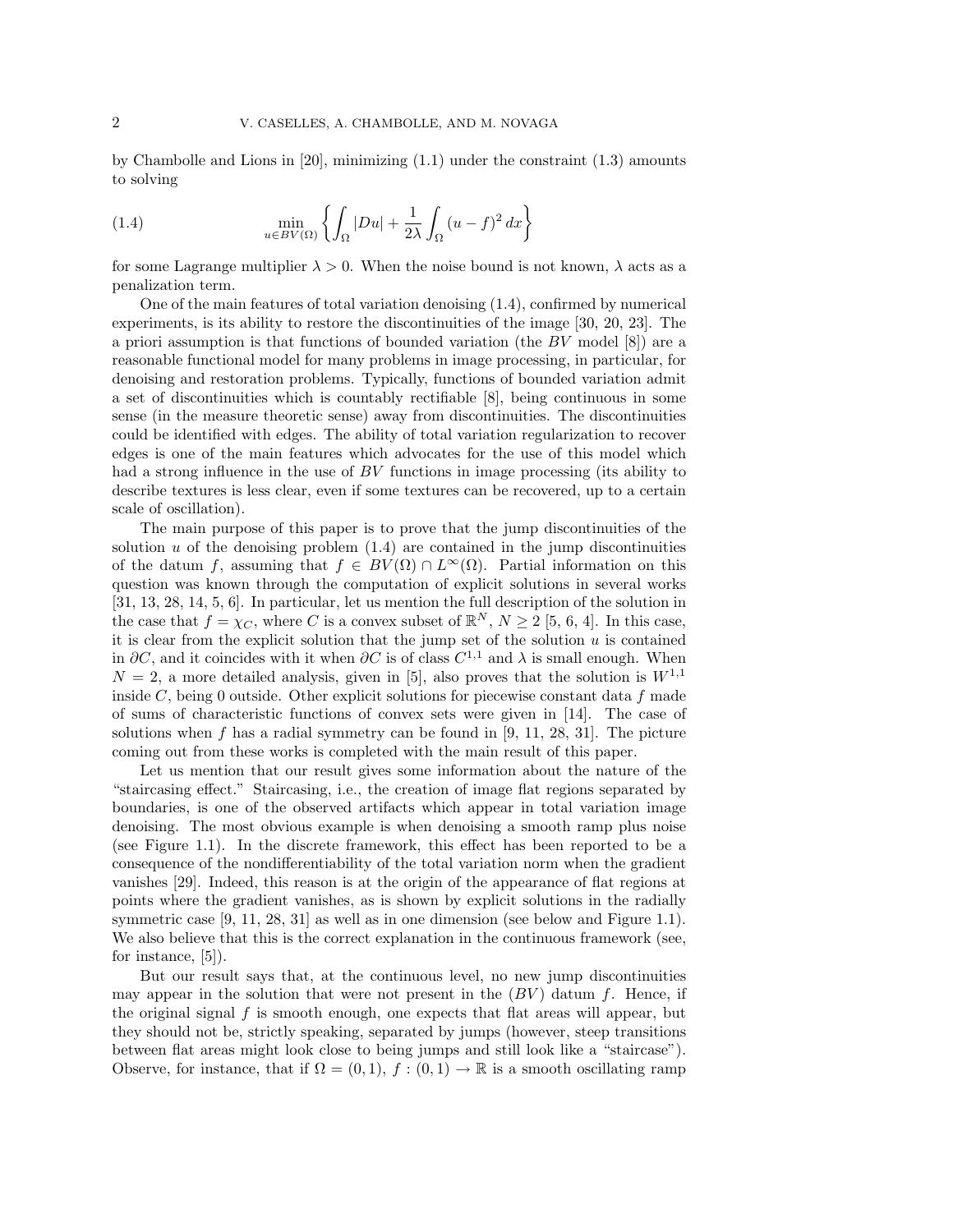

FIG. 1.1. Top, left: a monotonous ramp and its BV-regularization; observe that nothing happens except at the boundaries. Right: staircasing in a (smooth) sinusoidal ramp (see explicit computation in the text). Bottom: a noisy ramp; the staircasing effect is maximal.

(for instance, the function  $x + .1 \sin(100x)$ ), then it is easy to show that, actually, u does not present any discontinuity and the "staircasing" effect is reduced to a flattening of u near the local extrema of f. Indeed, the Euler–Lagrange equation for (1.4) turns out to be

$$
-\lambda \phi'(x) + u(x) = f(x),
$$

where  $-1 \leq \phi \leq 1$  a.e., and  $\phi u' = |u'|$ . First, by the maximum principle and standard techniques, one easily shows that u is Lipschitz, with  $||u'||_{\infty} \leq \max_{[0,1]} |f'|$  (from which we deduce that  $\phi$  is  $C^{1,1}$ ). Then one easily deduces that u must be constant on each interval of  $\{u \neq f\}$  (since there  $\phi'$  does not vanish, and hence  $\phi \notin \{-1,1\}$ ). Hence, when u is not constant,  $u = f$  (which is easily seen from the equation, since then  $\phi$ must be identically 1, if u increases, or  $-1$  if u decreases), and if  $u \neq f$ , u is flat.

On the other hand, if we are given some discrete noisy data, we could interpret it both as a BV data with high norm and discontinuity around each pixel (although this point of view is a bit strange) or as a non- $BV$  data: in both cases, a strong staircasing effect is compatible with our result (and we find that the total variation flow will reduce progressively the number of discontinuities, in particular, by a progressive merging of the flat areas). See Figures 1.1 and 1.2 for numerical experiments illustrating these comments.

The main result of the paper is extended in several directions. First, we prove a similar statement for the solutions of the gradient descent flow of the total variation, starting from  $f \in L^{\infty}(\Omega)$ . In this case, using nonlinear semigroup theory, we have a partial answer: the jump discontinuity set  $J_{u(t)}$  of the solution  $u(t)$  is contained in the jump set  $J_f$  of f when f is BV and lies in the closure of the domain of the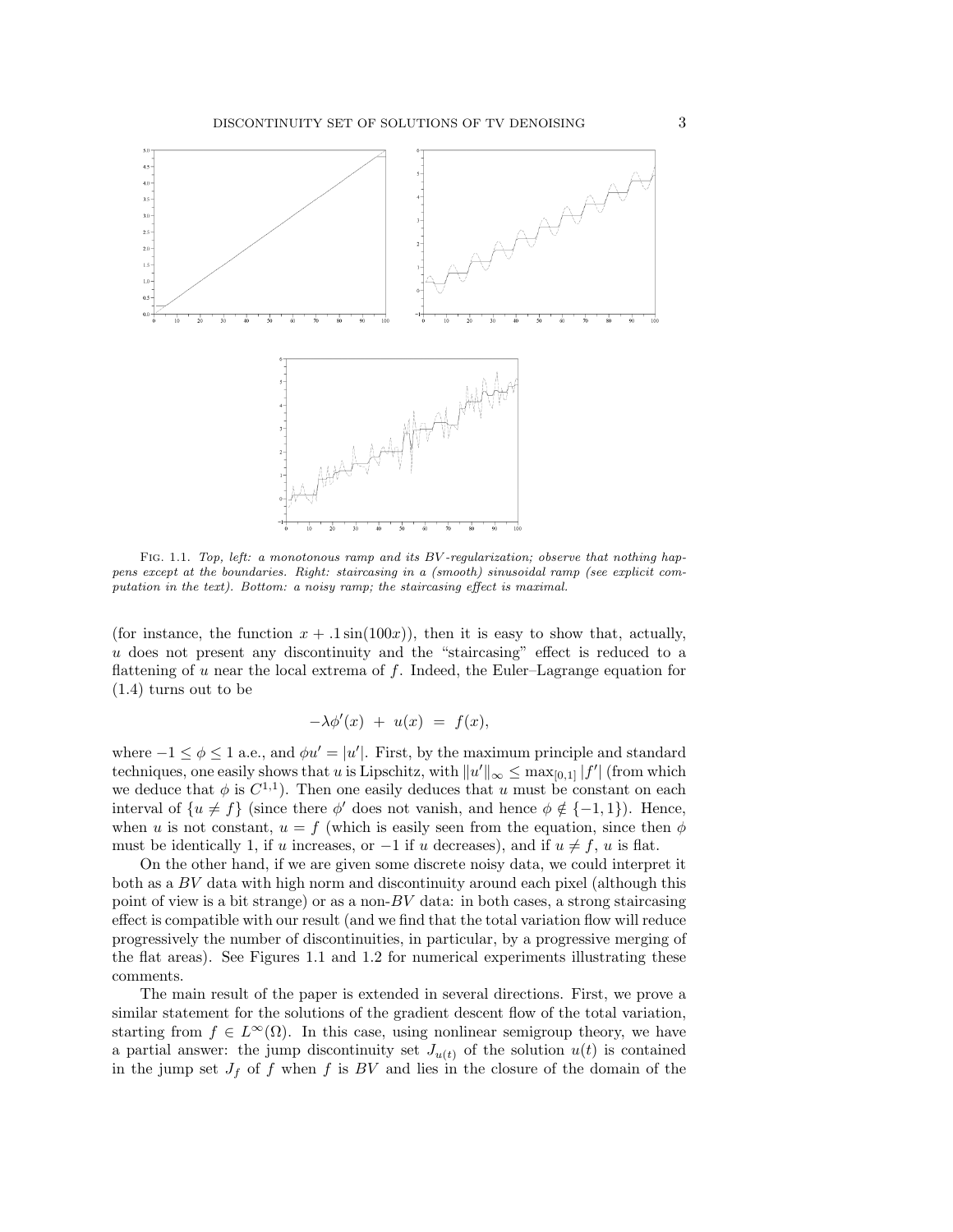

Fig. 1.2. Top: an image, original and noisy. Bottom: the corresponding total variationregularized image (same  $\lambda$ ). Observe that the staircasing is hardly visible on the regularized version of the original image, which is "closer" to BV than the noisy version.

operator  $-\text{ div } \left(\frac{Du}{|Du|}\right)$  in  $L^{\infty}(\Omega)$ . If f is just bounded, we get only that  $J_{u(t)} \subseteq J_{u(s)}$ for any  $t \geq s > 0$ . Other extensions concern the case of several boundary conditions or anisotropic total variation norms. Eventually, we also see how the above results can be extended to convex functionals with linear growth, of the form  $F(\xi) = \phi(\xi, -1)$ ,  $\xi \in \mathbb{R}^N$ , where  $\phi : \mathbb{R}^{N+1} \to \mathbb{R}$  is a smooth and elliptic norm on  $\mathbb{R}^{N+1}$ . This includes, in particular, the case where  $F(\xi) = \sqrt{1 + |\xi|^2}$ ,  $\xi \in \mathbb{R}^N$ , which is more carefully analyzed.

Let us describe the plan of the paper. In section 2 we recall some basic facts about functions of bounded variation. In section 3 we prove the main result of the paper concerning the jumps of the solutions of the denoising problem (1.4). We then extend this result to the case of the total variation flow (section 4). We discuss in section 5 the extension of our results to similar problems (other boundary conditions, anisotropic norms, or more general convex functionals as described in our last paragraph).

**2.** Notation and preliminaries on BV functions. Let  $\Omega$  be an open subset of  $\mathbb{R}^N$ . A function  $u \in L^1(\Omega)$  whose gradient  $Du$  in the sense of distributions is a (vector-valued) Radon measure with finite total variation in  $\Omega$  is called a function of bounded variation. The class of such functions will be denoted by  $BV(\Omega)$ . The total variation of  $Du$  on  $\Omega$  turns out to be

(2.1) 
$$
\sup \left\{ \int_{\Omega} u \, \text{div } z \, dx : z \in C_0^{\infty}(\Omega; \mathbb{R}^N), |z(x)| \leq 1 \, \forall x \in \Omega \right\},
$$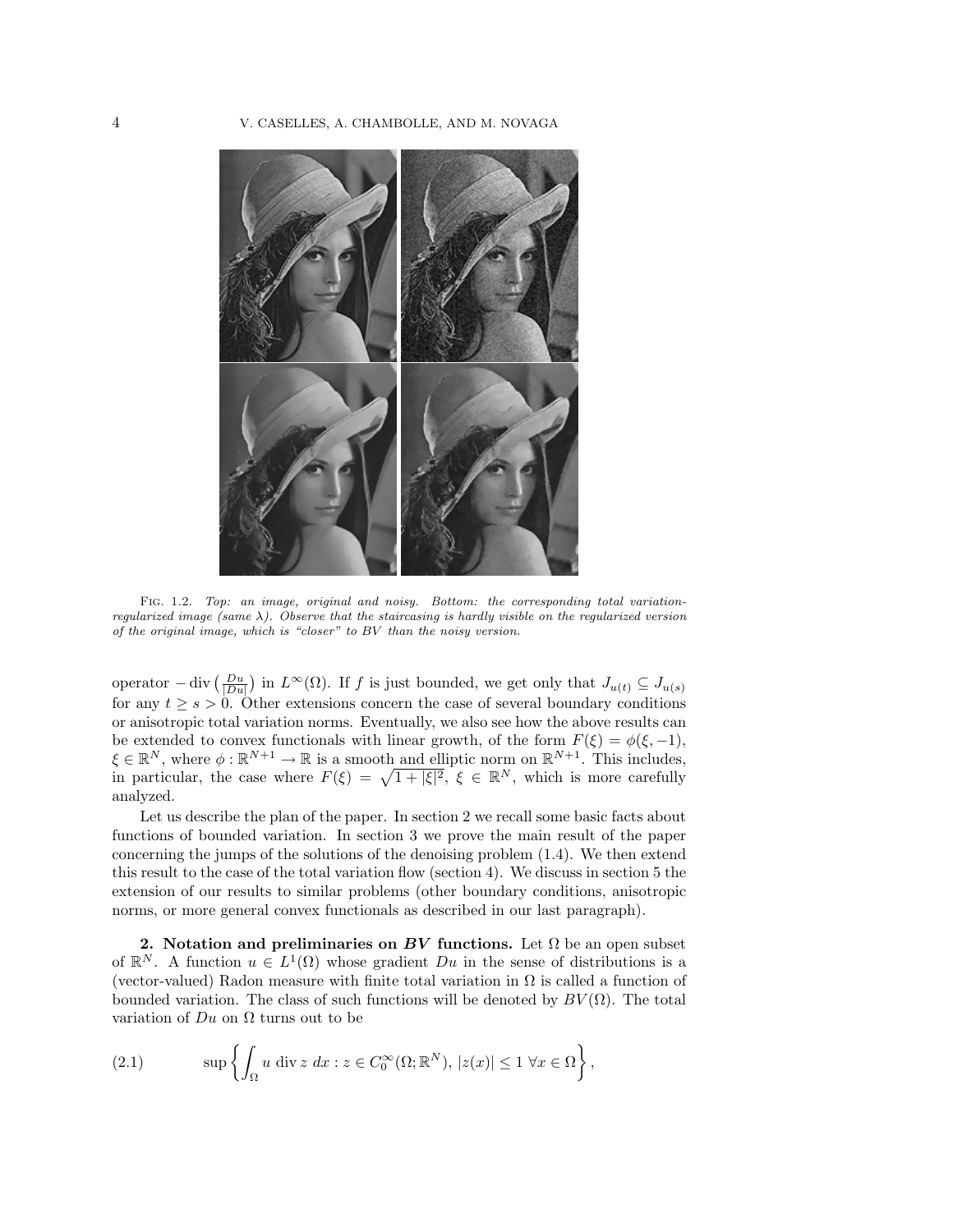where for a vector  $v = (v_1, \ldots, v_N) \in \mathbb{R}^N$  we set  $|v|^2 := \sum_{i=1}^N v_i^2$ , and will be denoted by  $|Du|(\Omega)$  or by  $\int_{\Omega}|Du|$ . The map  $u \to |Du|(\Omega)$  is  $L_{\text{loc}}^{1}(\overline{\Omega})$ -lower semicontinuous.  $BV(\Omega)$  is a Banach space when endowed with the norm  $||u|| := \int_{\Omega} |u| dx + |Du|(\Omega)$ .

A measurable set  $E \subseteq \Omega$  is said to be of finite perimeter in  $\Omega$  if (2.1) is finite when u is substituted with the characteristic function  $\chi_E$  of E. The perimeter of E in  $\Omega$  is defined as  $P(E, \Omega) := |D \chi_E|(\Omega)$ . We denote by  $\mathcal{L}^N$  and  $\mathcal{H}^{N-1}$ , respectively, the N-dimensional Lebesgue measure and the  $(N-1)$ -dimensional Hausdorff measure in  $\mathbb{R}^N$ .

Let  $u \in [L^1_{loc}(\Omega)]^m$   $(m \ge 1)$ . We say that u has an approximate limit at  $x \in \Omega$  if there exists  $z \in \mathbb{R}^m$  such that

(2.2) 
$$
\lim_{\rho \downarrow 0} \frac{1}{|B(x,\rho)|} \int_{B(x,\rho)} |u(y) - z| dy = 0.
$$

The set of points where this does not hold is called the approximate discontinuity set of u, and it is denoted by  $S_u$ . Using Lebesgue's differentiation theorem, one can show that the approximate limit z exists at  $\mathcal{L}^N$ -a.e.  $x \in \Omega$  and is equal to  $u(x)$ : in particular,  $|S_u| = 0$ .

If  $x \in \Omega \setminus S_u$ , the vector z is uniquely determined by (2.2), and we denote it by  $\tilde{u}(x)$ . We say that u is approximately continuous at x if  $x \notin S_u$  and  $\tilde{u}(x) = u(x)$ , that is, if  $x$  is a Lebesgue point of  $u$  (with respect to the Lebesgue measure). Let  $u \in [L^1_{loc}(\Omega)]^m$  and  $x \in \Omega \setminus S_u$ ; we say that u is approximately differentiable at x if there exists an  $m \times N$  matrix  $L$  such that

(2.3) 
$$
\lim_{\rho \downarrow 0} \frac{1}{|B(x,\rho)|} \int_{B(x,\rho)} \frac{|u(y) - \tilde{u}(x) - L(y-x)|}{\rho} dy = 0.
$$

In that case, the matrix  $L$  is uniquely determined by  $(2.3)$  and is called the approximate differential of  $u$  at  $x$ .

For  $u \in BV(\Omega)$ , the gradient Du is an N-dimensional Radon measure that decomposes into its absolutely continuous and singular parts  $Du = D^a u + D^s u$ . Then  $D^a u = \nabla u dx$ , where  $\nabla u$  is the Radon–Nikodym derivative of the measure  $Du$  with respect to the Lebesgue measure in  $\mathbb{R}^N$ . The function u is approximately differentiable  $\mathcal{L}^N$ -a.e. in  $\Omega$ , and the approximate differential coincides with  $\nabla u(x) \mathcal{L}^N$ -a.e. The singular part  $D^s u$  can be also split into two parts: the jump part  $D^j u$  and the Cantor part  $D^c u$ . We say that  $x \in \Omega$  is an approximate jump point of u if there exist  $u^+(x) \neq u^-(x) \in \mathbb{R}$  and  $|\nu_u(x)| = 1$  such that

$$
\lim_{\rho\downarrow 0} \frac{1}{|B^+_{\rho}(x,\nu_u(x))|} \int_{B^+_{\rho}(x,\nu_u(x))} |u(y)-u^+(x)|\,dy = 0,
$$
  

$$
\lim_{\rho\downarrow 0} \frac{1}{|B^-_{\rho}(x,\nu_u(x))|} \int_{B^-_{\rho}(x,\nu_u(x))} |u(y)-u^-(x)|\,dy = 0,
$$

where  $B_{\rho}^+(x,\nu_u(x)) = \{y \in B(x,\rho) : \langle y-x,\nu_u(x) \rangle > 0\}$  and  $B_{\rho}^-(x,\nu_u(x)) =$  ${y \in B(x, \rho) : \langle y - x, \nu_u(x) \rangle < 0}.$  We denote by  $J_u$  the set of approximate jump points of u. If  $u \in BV(\Omega)$ , the set  $S_u$  is countably  $\mathcal{H}^{N-1}$  rectifiable,  $J_u$  is a Borel subset of  $S_u$ , and  $\mathcal{H}^{N-1}(S_u \setminus J_u) = 0$  [8]. In particular, we have that  $\mathcal{H}^{N-1}$ -a.e.  $x \in \Omega$ is either a point of approximate continuity of  $\tilde{u}$  or a jump point with two limits in the above sense. Eventually, we have

$$
D^j u = D^s u \sqcup_{J_u} = (u^+ - u^-) \nu_u \mathcal{H}^{N-1} \sqcup_{J_u} \text{ and } D^c u = D^s u \sqcup_{(\Omega \setminus S_u)}.
$$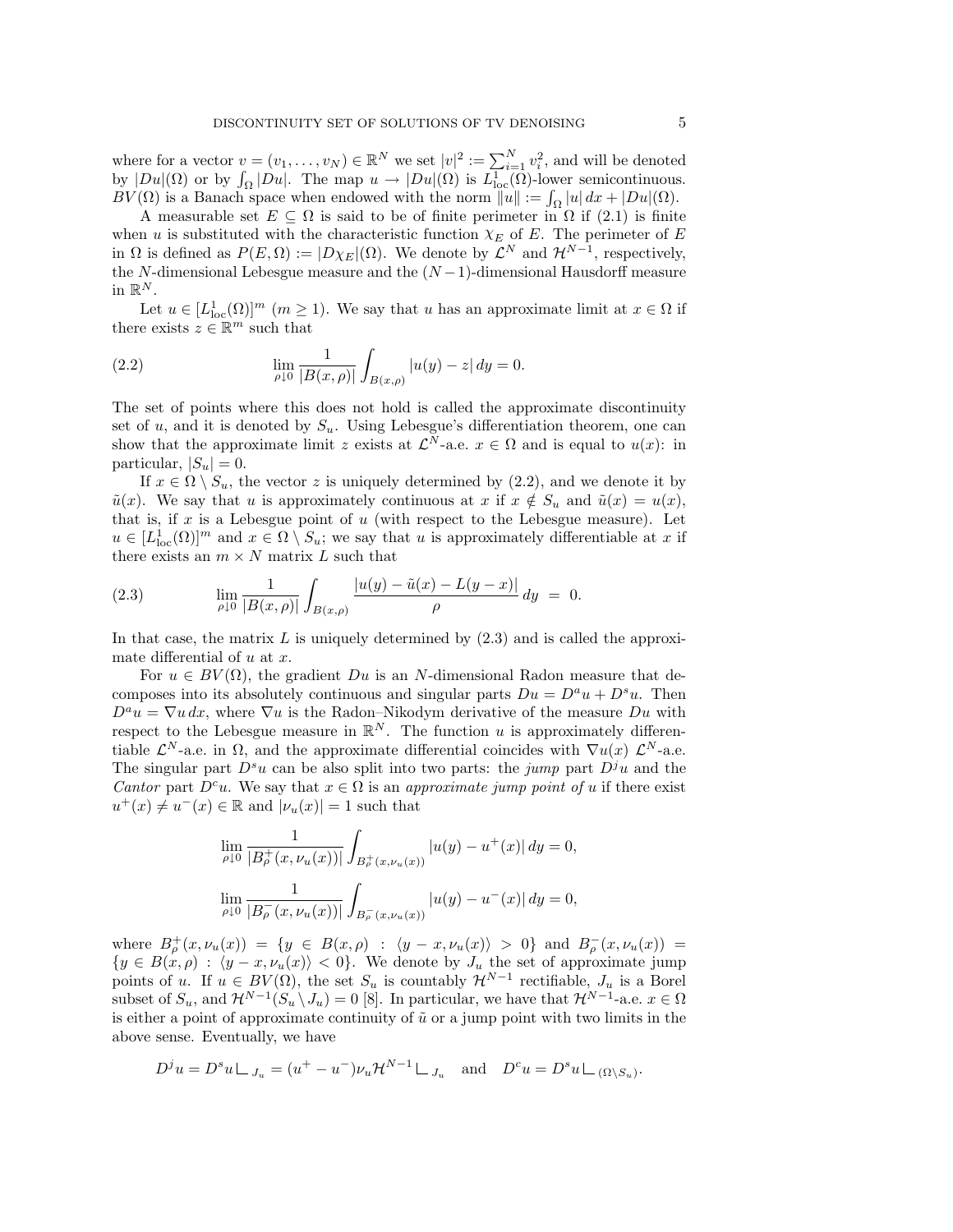If  $E \subseteq \mathbb{R}^N$  is a measurable set and  $x \in \mathbb{R}^N$ , we define the upper (resp., lower) density of  $E$  at  $x$  by

$$
\overline{D}(E,x) := \limsup_{r\to 0} \frac{|E \cap B(x,r)|}{|B(x,r)|} \qquad \left(\text{resp.,}\quad \underline{D}(E,x) := \liminf_{r\to 0} \frac{|E \cap B(x,r)|}{|B(x,r)|}\right).
$$

If  $u \in BV(\Omega)$  and we define

 $u^*(x) := \inf\{t : \overline{D}(\{u>t\},x)\}$  and  $u_*(x) := \sup\{t : \underline{D}(\{u$ 

then u is approximately continuous at  $x \in \Omega$  if and only if  $u^*(x) = u_*(x)$ . Moreover,  $u^*(x) = u^+(x)$  and  $u_*(x) = u^-(x) \mathcal{H}^{N-1}$  a.e. on  $J_u$ .

For a comprehensive treatment of functions of bounded variation, we refer the reader to [8].

**3. The discontinuities of solutions of the total variation denoising problem.** Given a function  $f \in L^2(\Omega)$  and  $\lambda > 0$  we consider the minimum problem

(3.1) 
$$
\min_{u \in BV(\Omega)} \mathcal{F}_{\lambda}(u), \quad \text{with}
$$

$$
\mathcal{F}_{\lambda}(u) = \int_{\Omega} |Du| + \frac{1}{2\lambda} \int_{\Omega} (u - f)^2 dx.
$$

Notice that problem (3.1) always admits a unique solution  $u_{\lambda}$ , since the functional  $\mathcal{F}_{\lambda}$  is strictly convex.

Let us recall the following observation, which is proved in  $[21, 6]$  (see also  $[19, 15]$ ). PROPOSITION 3.1. For any  $t \in \mathbb{R}$ , consider the minimal surface problem

(3.2) 
$$
\min_{E \subseteq \Omega} P(E, \Omega) + \frac{1}{\lambda} \int_{E} (t - f(x)) dx
$$

(whose solution is defined in the class of finite-perimeter sets and hence up to a Lebesgue-negligible set). Then,  $\{u_{\lambda} > t\}$  (resp.,  $\{u_{\lambda} \geq t\}$ ) is the minimal (resp., maximal) solution of  $(3.2)$ . In particular, for all t but a countable set, the solution of this problem is unique.

A proof that  $\{u_{\lambda} > t\}$  and  $\{u_{\lambda} \geq t\}$  both solve (3.2) is found in [21, Prop. 2.2]. A complete proof of this proposition, which we do not give here, follows from the coarea formula, which shows that

$$
\mathcal{F}_{\lambda}(u) \sim \int \left( P(\{u > t\}, \Omega) + \frac{1}{\lambda} \int_{\{u > t\}} (t - f) dx \right) dt,
$$

and from the following comparison result for solutions of (3.2) which is proved in [6, Lemma 4].

LEMMA 3.2. Let  $f, g \in L^1(\Omega)$  and E and F be, respectively, minimizers of

$$
\min_{E} P(E, \Omega) - \int_{E} f(x) dx \quad and \quad \min_{F} P(F, \Omega) - \int_{F} g(x) dx.
$$

Then, if  $f < g$  a.e.,  $|E \setminus F| = 0$  (in other words,  $E \subseteq F$  up to a negligible set).

The proof of this last lemma relies only on the inequality  $P(A\cup B,\Omega) + P(A\cap B,$  $\Omega$ )  $\leq P(A, \Omega) + P(B, \Omega)$  and is easily generalized to other situations (Dirichlet boundary conditions, anisotropic and/or nonlocal perimeters, etc.; see the proof in [6]—see also [1] for a similar general statement).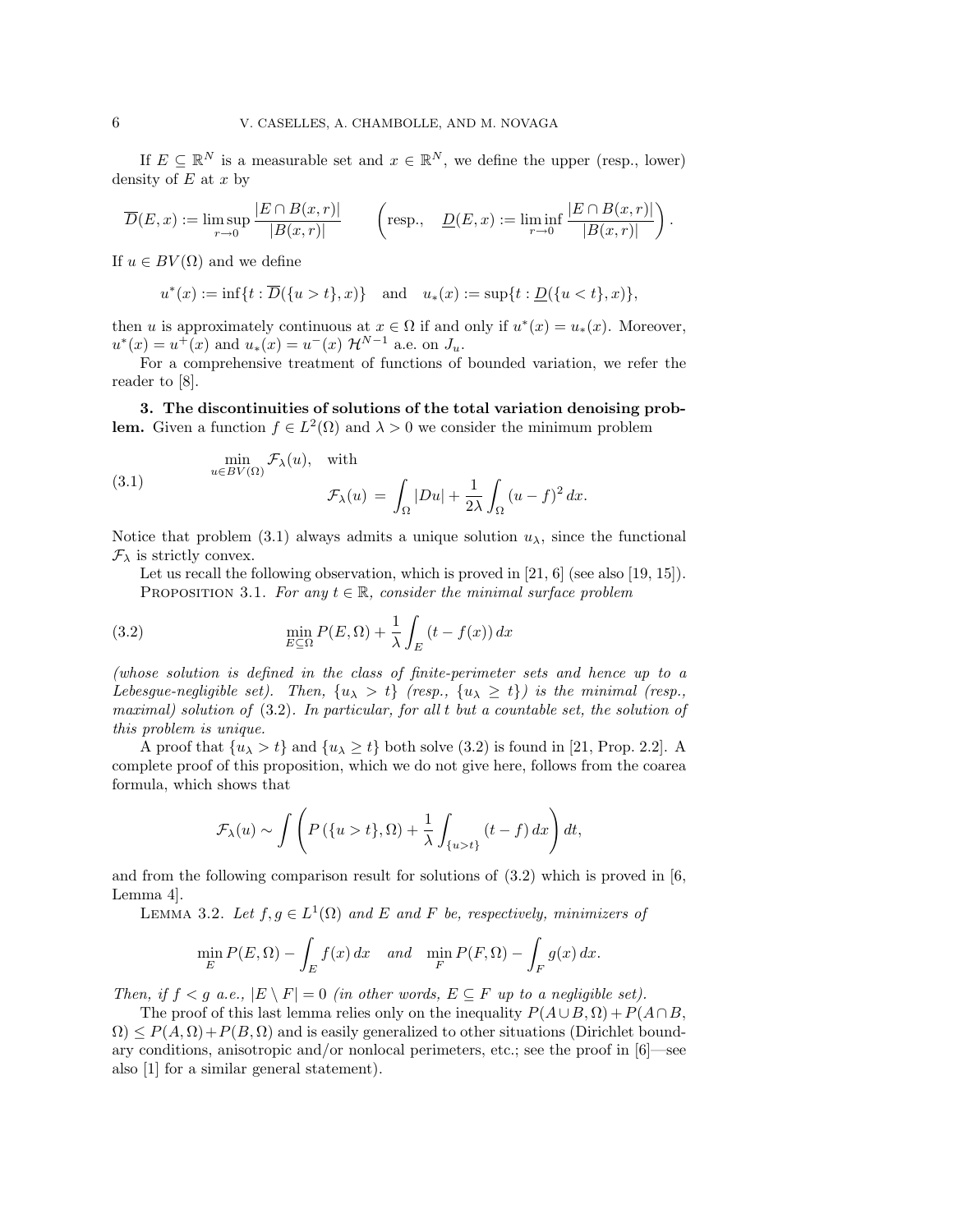Eventually, we mention that the result of Proposition 3.1 remains true if the term  $(u(x) - f(x))^2/(2\lambda)$  in (3.1) is replaced with a term of the form  $\Psi(x, u(x))$ , with  $\Psi$  of class  $C^1$  and strictly convex in the second variable, and replacing  $(t - f(x))/\lambda$  with  $\partial_{u}\Psi(x,t)$  in (3.2). A variant of this principle for  $\Psi = |\cdot|$  is found in [22]

From Proposition 3.1 and the regularity theory for minimal surfaces (see, for instance, [7, 27]), we obtain the following regularity result (see also [1]).

COROLLARY 3.3. Let  $f \in L^p(\Omega)$ , with  $p > N$ . Then, for all  $t \in \mathbb{R}$ , the superlevel set  $E_t := \{u_\lambda > t\}$  (resp.,  $\{u_\lambda \geq t\}$ ) has boundary of class  $C^{1,\alpha}$ , for all  $\alpha < (p-N)/p$ , out of a closed singular set  $\Sigma$  of Hausdorff dimension at most  $N-8$ . Moreover, if  $p = \infty$ , the boundary of  $E_t$  is of class  $W^{2,q}$  out of  $\Sigma$ , for all  $q < \infty$ , and is of class  $C^{1,1}$  if  $N = 2$ .

We now show that the jump set of  $u_{\lambda}$  is always contained in the jump set of f. THEOREM 3.4. Let  $f \in BV(\Omega) \cap L^{\infty}(\Omega)$ . Then, for all  $\lambda > 0$ ,

$$
(3.3) \t\t J_{u_{\lambda}} \subseteq J_f
$$

(up to a set of zero  $\mathcal{H}^{N-1}$ -measure).

*Proof.* Let  $E_t := \{u_\lambda > t\}$ , and let  $\Sigma_t$  be its singular set given by Corollary 3.3. We show that for all  $t_1 \neq t_2$  there holds

(3.4) 
$$
\mathcal{H}^{N-1}(\partial E_{t_1} \cap \partial E_{t_2} \setminus J_f) = 0.
$$

Suppose by contradiction that  $(3.4)$  does not hold for some values  $t_1 < t_2$ , and let  $x \in \partial E_{t_1} \cap \partial E_{t_2} \setminus J_f$ . We can assume that x does not belong to  $\Sigma_{t_1} \cup \Sigma_{t_2}$ . Therefore, by Corollary 3.3, we know that both  $\partial E_{t_1}$  and  $\partial E_{t_2}$  are regular in a neighborhood of x; therefore we may write the set  $\partial E_{t_i}$  locally as the graph of a function  $v_i \in W^{2,p}(U)$ ,  $i \in \{1, 2\}$ , where U is a neighborhood of x in the tangent space to  $\partial E_{t_i}$  at x (which we identify with  $\mathbb{R}^{N-1}$ ). In this way, the Euler–Lagrange equation for (3.2) becomes

(3.5) 
$$
\operatorname{div} \frac{\nabla v_i(y)}{\sqrt{1+|\nabla v_i(y)|^2}} + \frac{1}{\lambda} (t_i - f(y, v_i(y))) = 0, \qquad y \in U.
$$

From  $t_1 < t_2$  and Lemma 3.2, it follows that  $E_{t_2} \subseteq E_{t_1}$ , which in turn gives  $v_2 \geq v_1$ in U. Recall that since  $f \in BV(\Omega)$ ,  $\mathcal{H}^{N-1}$ -a.e.  $x \notin J_f$  is a Lebesgue point for f [8]. Hence, without loss of generality, we may also assume that  $x$  is a Lebesgue point for f and, also, a point of approximate differentiability for both  $v_i$  and  $\nabla v_i$ ,  $i \in \{1,2\}$ . In particular, (3.5) has a pointwise meaning at x, and there holds  $v_1(x) = v_2(x) = 0$ and  $\nabla v_1(x) = \nabla v_2(x) = 0$ . As a consequence, subtracting the two equations satisfied by  $v_1$  and  $v_2$  at  $x$ , we obtain

$$
\Delta v_1(x) - \Delta v_2(x) = \frac{t_2 - t_1}{\lambda} > 0,
$$

which contradicts the inequality  $v_2 \geq v_1$ .  $\Box$ 

Remark 1. Notice that if f is continuous at  $x \in \partial E_{t_1} \cap \partial E_{t_2}$ , reasoning as in the proof of Theorem 3.4 it follows that  $x \in \Sigma_{t_1} \cup \Sigma_{t_2}$ . Indeed, using the continuity of f we can choose the neighborhood  $U$  small enough such that there exist two constants  $c_1, c_2$  with the property

(3.6) div 
$$
\frac{\nabla v_1(y)}{\sqrt{1+|\nabla v_1(y)|^2}} \ge c_1 > c_2 \ge \text{div } \frac{\nabla v_2(y)}{\sqrt{1+|\nabla v_2(y)|^2}}, \quad y \in U,
$$

which contradicts  $v_2 \geq v_1$  as above.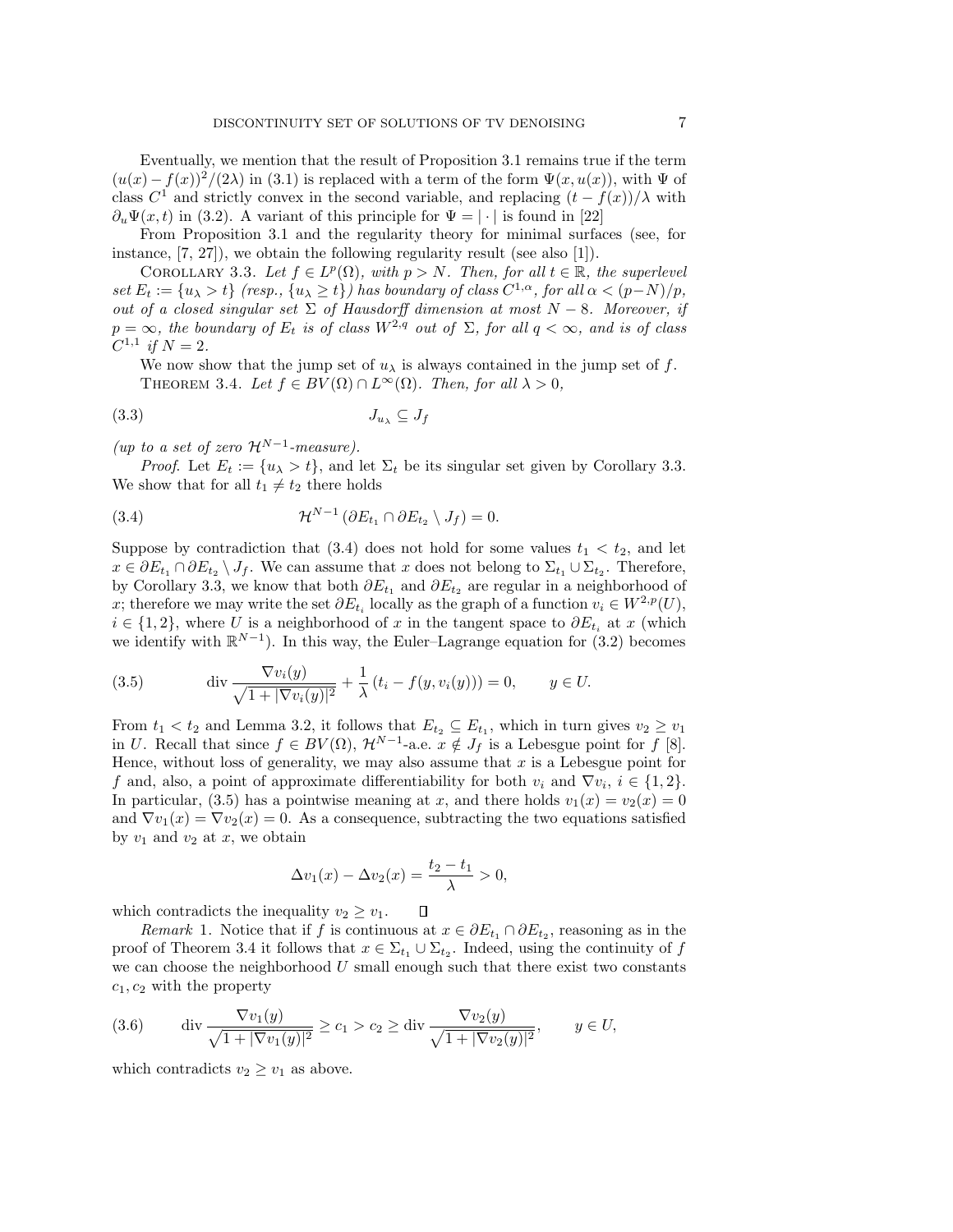In particular, if  $N \leq 7$  and  $f \in C(B_{\rho}(x)) \subset \Omega$ , then  $u_{\lambda} \in C(B_{\rho}(x))$ .

Remark 2. By a result of Calderón [18], if  $p>N$ , any function  $v \in W^{1,p}(\Omega)$ is differentiable a.e. (this reduces to Rademacher's theorem when  $p = +\infty$ ). We could have used this result in the proof of Theorem 3.4, but we used the simpler result that both  $v_i$  and  $\nabla v_i$  are a.e. approximately differentiable. In any case we have that  $D^2(v_2 - v_1)(x) \geq 0$ , since  $v_2 - v_1$  has a minimum at x and  $\nabla v_1$  and  $\nabla v_2$  are approximately differentiable at x.

**4. The total variation flow.** To fix ideas, let us assume in this section that  $\Omega$  is an open bounded set with Lipschitz boundary. Let us consider the minimizing total variation flow

(4.1) 
$$
\frac{\partial u}{\partial t} = \text{div}\left(\frac{Du}{|Du|}\right) \qquad \text{in } Q_T = ]0, T[ \times \Omega,
$$

$$
\frac{Du}{|Du|} \cdot \nu^{\Omega} = 0 \qquad \text{in } Q_T = ]0, T[ \times \partial \Omega
$$

with the initial condition

$$
(4.2) \t\t u(0,x) = f(x), \t x \in \Omega.
$$

Let us recall that, in the Hilbertian framework (in  $L^2$ ), it is the gradient flow of the total variation as defined in [17]. In the general case we shall follow [9, 13]. The purpose of this section is to prove the following result.

THEOREM 4.1. Let  $f \in L^N(\Omega)$ . Let  $u(t)$  be the solution of (4.1) with initial condition  $u(0, x) = f(x)$ . Then  $u(t) \in L^{\infty}(\Omega) \cap BV(\Omega)$  for any  $t > 0$ , and

(4.3) 
$$
J_{u(t)} \subseteq J_{u(s)} \quad \forall t > s > 0.
$$

Moreover, if  $u(s)$  is continuous at  $x \in \Omega$ , then so is  $u(t)$  for any  $t > s > 0$ . If  $f \in \text{Dom}(\overline{A_{\infty}}) \cap BV(\Omega)$ , then the above assertions are true up to  $s = 0$ .

The operator  $\mathcal{A}_{\infty}$  is the intersection of the  $(L^2)$  subdifferential of the total variation with  $L^{\infty}$  and is defined precisely later; see Definition 4.2.

To prove Theorem 4.1, let us recall some basic facts about the operator  $-\text{div}(\frac{Du}{|Du|})$ in  $L^p$  spaces. Since it suffices for our purposes, we shall consider only the case  $p \in [\frac{N}{N-1}, \infty]$ . For any  $p \in [1, \infty]$ , let us define the space

$$
X(\Omega)_p := \left\{ z \in L^{\infty}(\Omega, \mathbb{R}^N) \ : \ \text{div}(z) \in L^p(\Omega) \right\}.
$$

If  $z \in X(\Omega)_p$  and  $w \in BV(\Omega) \cap L^q(\Omega)$ ,  $p^{-1} + q^{-1} = 1$ , we define the functional  $(z \cdot Dw) : C_0^{\infty}(\Omega) \to \mathbb{R}$  by the formula

$$
\langle (z \cdot Dw), \varphi \rangle := -\int_{\Omega} w \, \varphi \, \mathrm{div} \, z \, dx - \int_{\Omega} w \, z \cdot \nabla \varphi \, dx.
$$

Then  $(z \cdot Dw)$  is a Radon measure in  $\Omega$ , and  $(z \cdot Dw) = z \cdot \nabla w$  if  $w \in W^{1,1}(\Omega) \cap L^q(\Omega)$ .

Finally, we observe that (see [12]) if  $z \in X(\Omega)_p$ , then there exists a function  $[z \cdot \nu^{\Omega}] \in L^{\infty}(\partial \Omega)$  satisfying  $\| [z \cdot \nu^{\Omega}] \|_{L^{\infty}(\partial \Omega)} \leq \|z\|_{L^{\infty}(\Omega;\mathbb{R}^{N})}$  and such that for any  $u \in BV(\Omega) \cap L^q(\Omega)$  we have

$$
\int_{\Omega} u \, \mathrm{div} \, z \, dx + \int_{\Omega} (z \cdot Du) = \int_{\partial \Omega} [z \cdot \nu^{\Omega}] u \, d\mathcal{H}^{N-1}.
$$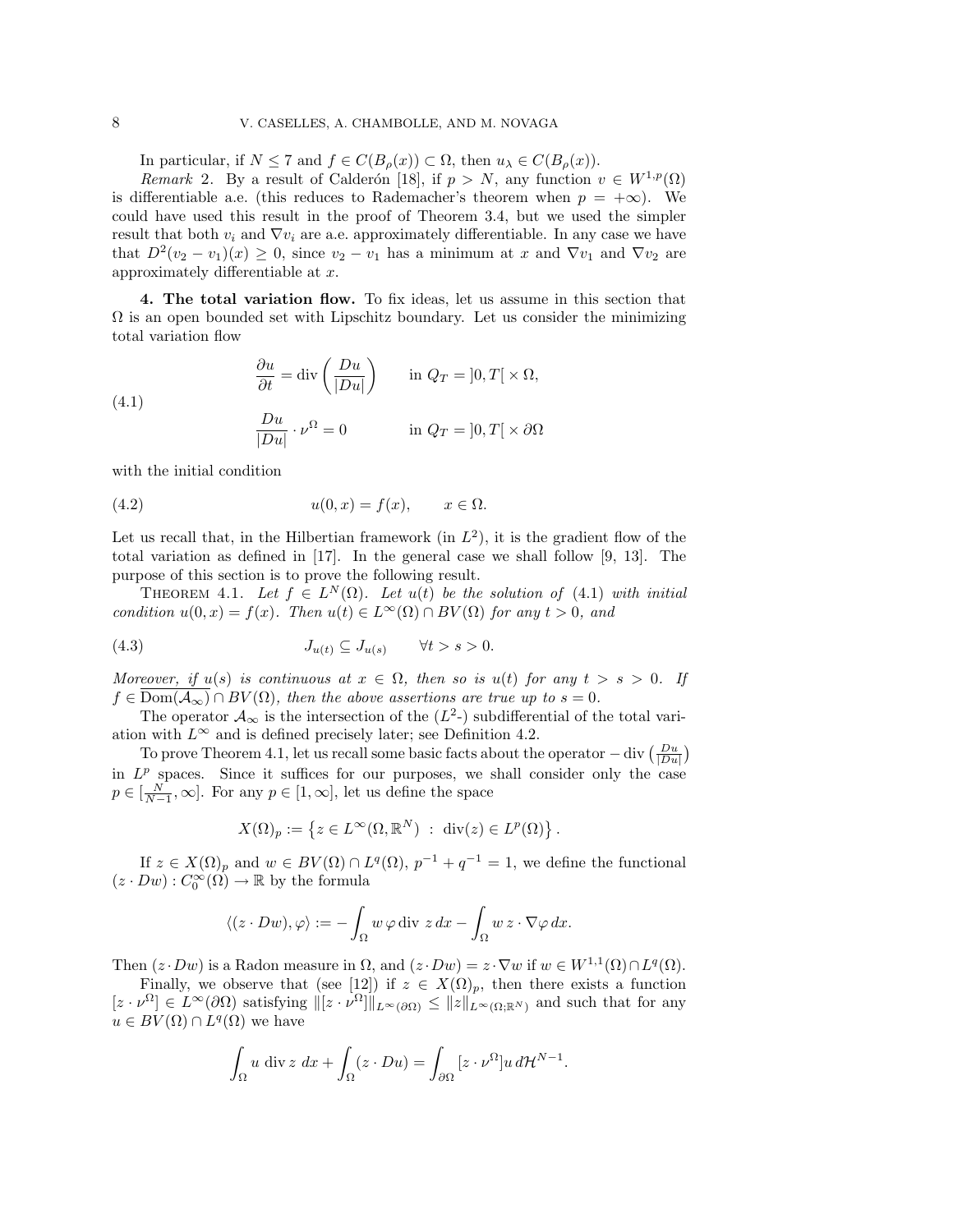DEFINITION 4.2. We define the operator  $\mathcal{A}_p \subseteq L^p(\Omega) \times L^p(\Omega)$ ,  $\frac{N}{N-1} \leq p \leq \infty$ , by

$$
(u, v) \in A_p
$$
 if and only if  $u, v \in L^p(\Omega)$ ,  $u \in BV(\Omega)$ , and

there exists  $z \in X(\Omega)$ <sub>p</sub> with  $||z||_{\infty} \leq 1$  such that  $(z \cdot Du) = |Du|$ ,  $[z \cdot \nu^{\Omega}] = 0$ , and  $v = -\operatorname{div}(z) \quad in \mathcal{D}'(\Omega).$ 

By  $v \in A_p u$  we mean that  $(u, v) \in A_p$ . By  $L^1_w([0, T[; BV(\Omega))$  we denote the space of weakly measurable functions  $w : [0, T] \to BV(\Omega)$  (i.e.,  $t \in [0, T] \to \langle w(t), \phi \rangle$ is measurable for any  $\phi \in BV(\Omega)^*$ , where  $BV(\Omega)^*$  denote the dual of  $BV(\Omega))$  such that  $\int_0^T \|w(t)\| dt < \infty$ .

DEFINITION 4.3. A function  $u \in C([0,T];L^p(\Omega))$  is called a strong solution of (4.1) if  $u \in W^{1,1}_{loc}(0,T; L^p(\Omega)) \cap L^1_w([0,T[; BV(\Omega))$  and there exists  $z \in L^{\infty}([0,T[ \times \Omega;$  $\mathbb{R}^N$ ) with  $||z||_{\infty} \leq 1$  such that

(4.4) 
$$
\int_{\Omega} (z(t) \cdot Du(t)) = \int_{\Omega} |Du(t)| \quad \text{for a.e. } t > 0,
$$

(4.5) 
$$
[z(t) \cdot \nu^{\Omega}] = 0 \quad in \partial \Omega \text{ for a.e. } t > 0,
$$

and

$$
u_t = \text{div}\, z \qquad in \ \mathcal{D}'\left(]0,T[\times\Omega\right).
$$

PROPOSITION 4.4. The operator  $\mathcal{A}_p$  is m-accretive in  $L^p(\Omega)$ ; that is, for any  $f \in L^p(\Omega)$  and any  $\lambda > 0$  there is a unique solution  $u \in L^p(\Omega)$  of the problem

$$
(4.6) \t\t u + \lambda \mathcal{A}_p u \ni f.
$$

Moreover, if  $u_1, u_2 \in L^p(\Omega)$  are the solutions of (4.6) corresponding to the right-hand sides  $f_1, f_2 \in L^p(\Omega)$ , then

$$
||u_1 - u_2||_p \le ||f_1 - f_2||_p.
$$

Moreover, the domain of  $A_p$  is dense in  $L^p(\Omega)$  when  $p < \infty$ .

We denote by  $\mathcal{R}_{\lambda} f$  the solution of (4.6), and by  $\mathcal{R}_{\lambda}^k f$  its k-iterate, for any  $k \geq 1$ . Recall the notion of strong solution for nonlinear semigroups generated by accretive operators.

DEFINITION 4.5. A function  $u$  is called a strong solution of in the sense of semigroups of  $\frac{du}{dt} + A_p u \ni 0$  with  $u(0) = f$  if

(4.7) 
$$
\begin{cases} u \in C([0, T]; L^p(\Omega)) \cap W_{loc}^{1,1}(]0, T[; L^p(\Omega)), \\ u(t) \in \text{Dom}(\mathcal{A}_p) \quad a.e. \ in \ t > 0 \ and \ u' + \mathcal{A}_p u(t) \ni 0 \ a.e. \ t \in [0, T[, \\ u(0) = f. \end{cases}
$$

Using Proposition 4.4, by Crandall and Ligget's semigroup generation theorem [24] we obtain the following result.

THEOREM 4.6. Let  $f \in L^p(\Omega)$  if  $\frac{N}{N-1} \leq p < \infty$ , or let  $f \in \overline{\mathrm{Dom}(\mathcal{A}_\infty)}$  if  $p = \infty$ . Then there is a unique strong solution in the sense of semigroups  $u(t) = S(t)f :=$  $\lim_{\lambda \downarrow 0, k\lambda \to t} \mathcal{R}^k_\lambda f \in C([0, T], L^p(\Omega))$  of the problem

(4.8) 
$$
\frac{du}{dt} + A_p u \ni 0, \qquad u(0) = f.
$$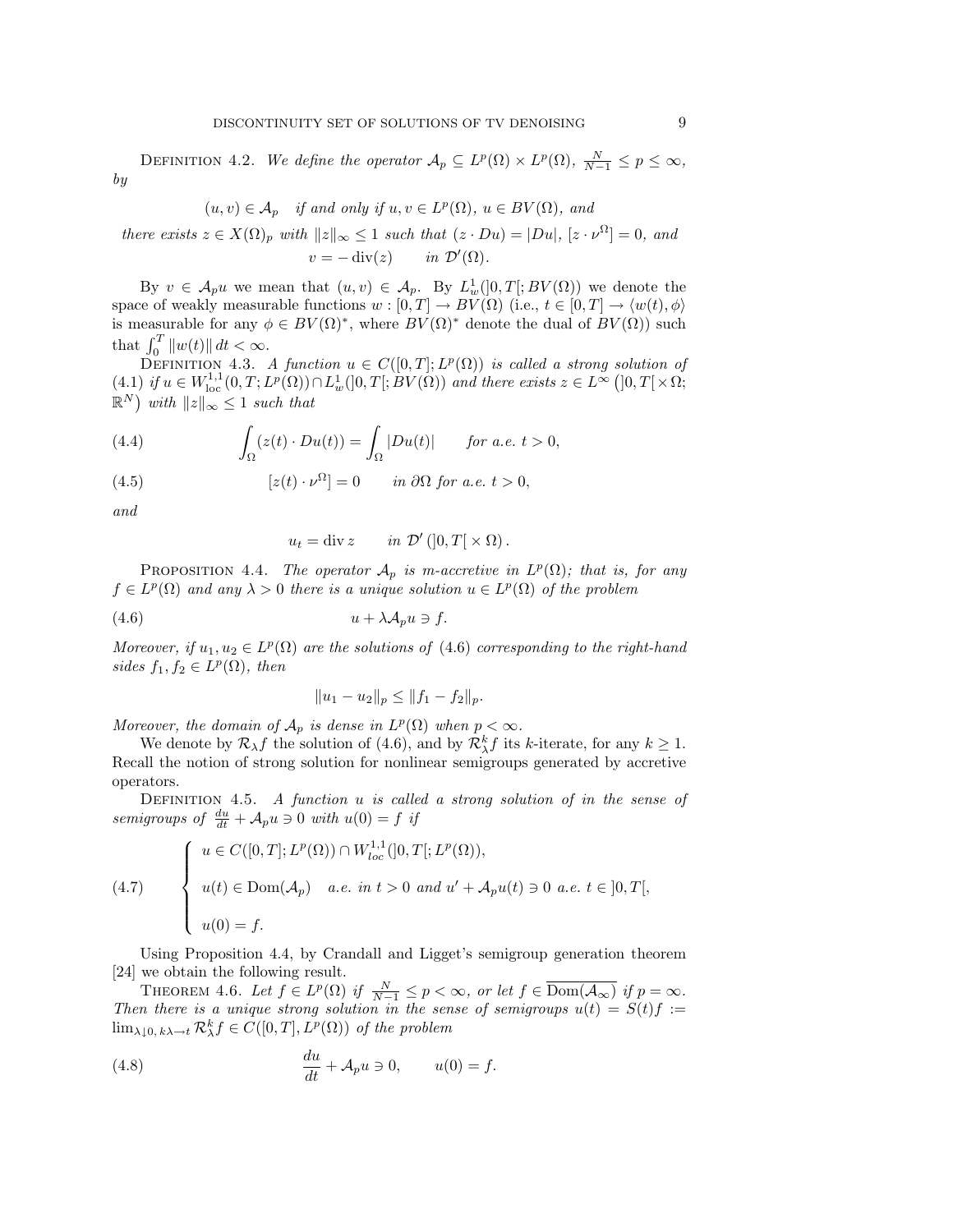Moreover, the semigroup solution is a strong solution of  $(4.1)$ , and, conversely, any strong solution of (4.1) is a strong solution in the sense of semigroups of (4.8).

*Remark* 3. Notice that given  $p \in [\frac{N}{N-1}, \infty]$  the limit  $\lim_{\lambda \downarrow 0, k\lambda \to t} \mathcal{R}_{\lambda}^k f$  is taken in  $L^p(\Omega)$ .

To prove Theorem 4.1, we need the following lemma.

LEMMA 4.7. Let  $(u_n)_{n\in\mathbb{N}}$  be a sequence of functions in  $BV(\Omega)\cap L^{\infty}(\Omega)$ . Assume that  $J_{u_n} \subseteq J_{u_0}$ , for all  $n \in \mathbb{N}$ , and  $u_n \to u$  strongly in  $L^{\infty}(\Omega)$ . Then  $\mathcal{H}^{N-1}$ -almost every point of  $\Omega \setminus J_{u_0}$  is a Lebesgue point for u. In particular, if  $u \in BV(\Omega)$ , then  $J_u \subseteq J_{u_0}$ . Moreover, if all the functions  $u_n$  are continuous at  $x \in \Omega$ , then also u is continuous at x.

*Proof.* The thesis follows observing that if  $x \in \Omega$  is a Lebesgue point for all the functions  $u_n$ , then it is also a Lebesgue point for u, and the same is true for a continuity point. Л

Proof of Theorem 4.1.

Step 1. Assume that  $f \in \overline{\mathrm{Dom}(\mathcal{A}_{\infty})} \cap BV(\Omega)$ . Then we know that  $\mathcal{R}^k_{\lambda} f \to$  $u(t)$  when  $\lambda \to 0^+$  and  $k\lambda \to t$  [24]. Then the result follows as a consequence of Theorem 3.4, Remark 3, and Lemma 4.7.

Step 2. Let  $f \in L^{\infty}(\Omega)$ . Observe that the functions  $u(t) = S(t)f \in C([0, T]; L^{\infty}(\Omega))$ and  $u(t) \in BV(\Omega)$  for any  $t > 0$ . Moreover, recall the following estimate, a consequence of the 0-homogeneity of the operator  $\mathcal{A}_{\infty}$  [9, 11]:

(4.9) 
$$
\left\| \frac{d}{dt} S(t) f_{\lambda} \right\|_{\infty} \leq 2 \frac{\|f_{\lambda}\|_{\infty}}{t} \leq 2 \frac{\|f\|_{\infty}}{t} \quad \text{for any } t > 0.
$$

This implies that  $u(t) \in \overline{\mathrm{Dom}(\mathcal{A}_{\infty})}$ . Notice that by Step 1 and Theorem 3.4, we know that  $J_{u(t)} \subseteq J_{u(s)}$  and the corresponding assertion for the continuity points.

Step 3. Let  $f \in L^N(\Omega)$ . Then we know [11, 25] that  $u(t) \in L^\infty(\Omega)$  for any  $t > 0$ , and the result follows as a consequence of Step 2.  $\Box$ 

The analogous statement of Theorem 4.1 holds when the domain is  $\mathbb{R}^N$ . For simplicity, let us give in that case a geometric condition on the level sets of  $f \in$  $L^{\infty}(\mathbb{R}^N) \cap BV(\mathbb{R}^N)$  which implies that  $f \in \text{Dom}(\mathcal{A}_{\infty})$ . We say that the set  $E \subseteq \mathbb{R}^N$ satisfies the internal (external) r-ball condition if for any  $x \in \partial E$  there exists  $y_x \in \mathbb{R}^N$ such that  $B(y_x, r) \subseteq E$  (resp.,  $B(y_x, r) \subseteq \mathbb{R}^N \setminus E$ ) modulo a Lebesgue null set and  $x \in \partial B(y_x, r)$ .

PROPOSITION 4.8. Let  $f \in L^{\infty}(\mathbb{R}^N) \cap BV(\mathbb{R}^N)$ . If  $\{f > t\}$  satisfies the internal and external r-ball condition for almost any  $t \geq 0$ , then  $f \in Dom(\mathcal{A}_{\infty})$  and there is  $g \in \mathcal{A}_{\infty} f$  such that  $||g||_{\infty} \leq \frac{N}{r}$ .

*Proof.* Let  $u \in BV(\mathbb{R}^N) \cap L^{\infty}(\mathbb{R}^N)$  be the solution of

(4.10) 
$$
u - \lambda \operatorname{div} \left( \frac{Du}{|Du|} \right) = f \quad \text{in } \mathbb{R}^N.
$$

We know that  $u \in BV(\mathbb{R}^N) \cap L^{\infty}(\mathbb{R}^N)$  and  $||u||_{\infty} \leq ||f||_{\infty}$ . Using the notation introduced above, let us observe that a.e. in  $x \in \mathbb{R}^N$  we have

$$
h(x') := f^*(x) \chi_{B(y_x,r)}(x') - ||f||_{\infty} (1 - \chi_{B(y_x,r)}(x')) \le f(x'), \qquad x' \in \mathbb{R}^N \text{ a.e.}
$$

Indeed, since  $f$  satisfies the internal r-ball condition, this follows easily from the definition of  $f^*(x)$  given in section 2.

By the comparison principle, since the explicit solution of (4.10) with right-hand side h is given by the left-hand side of the next inequality (see, for instance,  $[11]$ ), we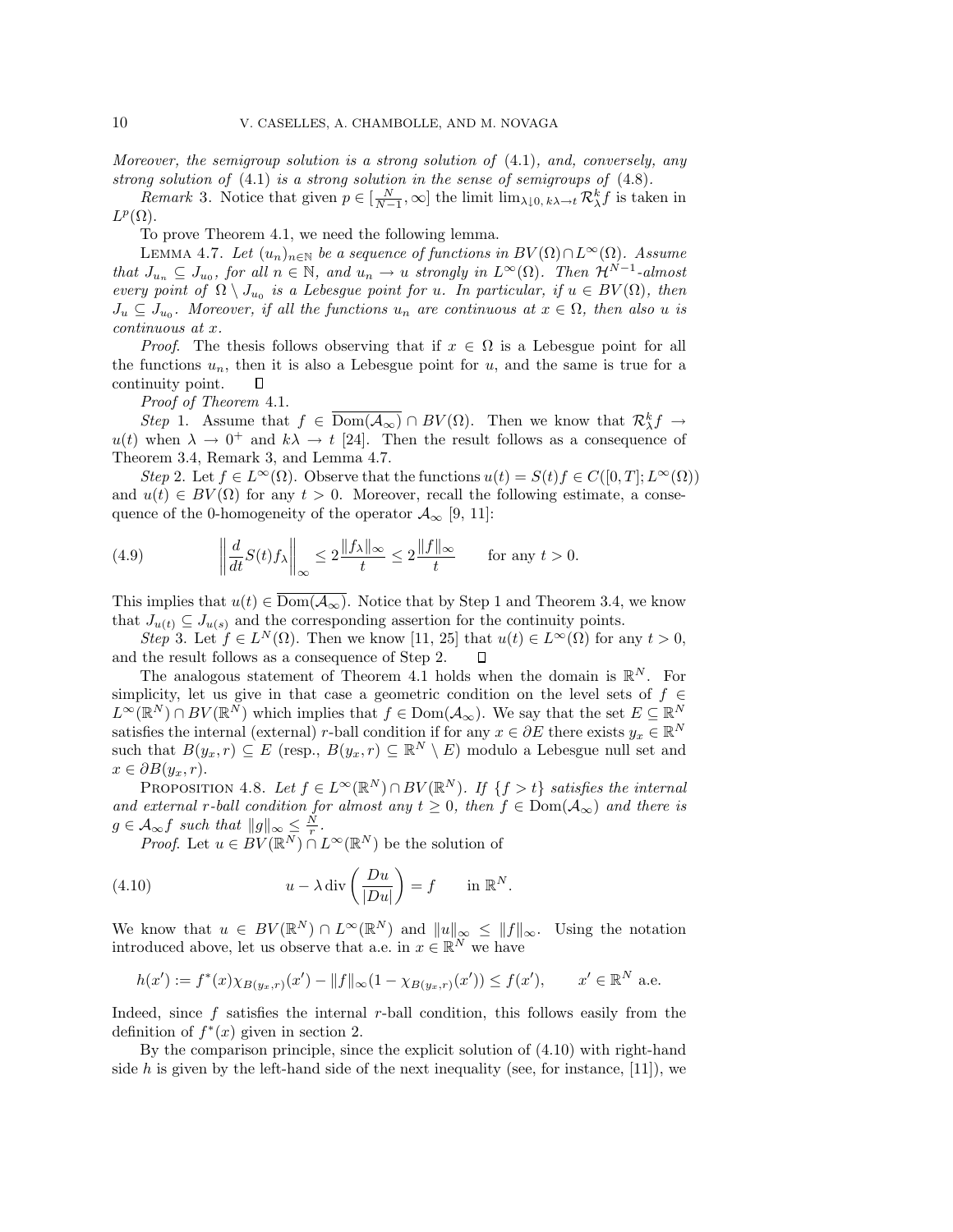have that

$$
\max\left(-\|f\|_{\infty}, -\|f\|_{\infty} + \left(\|f\|_{\infty} + f^*(x) - \lambda \frac{N}{r}\right) \chi_{B(y,r)}(x')\right) \le u(x'), \quad x' \in \mathbb{R}^N \text{ a.e.}
$$

Proceeding in an analogous way with the external ball condition, since

(4.11) 
$$
f(x') \le f_*(x) \chi_{B(y_x,r)}(x') + ||f||_{\infty} (1 - \chi_{B(y_x,r)}(x')), \qquad x' \in \mathbb{R}^N \text{ a.e.},
$$

we obtain that

$$
(4.12)
$$
  

$$
u(x') \leq \max\left(\|f\|_{\infty}, \|f\|_{\infty} - \left(\|f\|_{\infty} - f_*(x) - \lambda \frac{N}{r}\right) \chi_{B(y_x, r)}(x')\right), \qquad x' \in \mathbb{R}^N \text{ a.e.}
$$

From  $(4.11)$  and  $(4.12)$ , we deduce that

$$
\left\|\frac{u-f}{\lambda}\right\|_{\infty} \leq \frac{N}{r}.
$$

Since  $\frac{u-f}{\lambda} \in \mathcal{A}_{\infty}u$ , letting  $\lambda \to 0$ + we deduce that  $f \in \text{Dom}(\mathcal{A}_{\infty})$  and there is  $g \in \mathcal{A}_{\infty} f$  such that  $||g||_{\infty} \leq \frac{N}{r}$  (see [17, 24]).

**5. Extensions and remarks.** In this section we discuss some extensions of the previous results.

**5.1. Boundary conditions.** Theorem 3.4 is purely local, in the sense that it also holds considering Dirichlet boundary conditions in the minimization problem, and hence, by localization in appropriate balls, considering any kind of boundary condition.

The results concerning the evolution problem also hold in the case of Dirichlet boundary conditions or in  $\mathbb{R}^N$  [10, 13, 11].

**5.2. Anisotropic total variation.** Let  $\phi$  be a norm on  $\mathbb{R}^N$ . Following [2, 3], we say that  $\phi$  is smooth if  $\phi \in C^{\infty}(\mathbb{R}^N \setminus \{0\})$ , and we say that  $\phi$  is elliptic if there exist two constants  $0 < c \leq C < +\infty$  such that

$$
c \operatorname{Id} \leq \nabla^2 \left( \frac{\phi(x)^2}{2} \right) \leq C \operatorname{Id} \qquad \forall x \in \mathbb{R}^N \setminus \{0\}.
$$

Given a function  $f \in L^2(\Omega)$  and  $\lambda > 0$  we consider the anisotropic version of problem (3.1):

(5.1) 
$$
\min_{u \in BV(\Omega)} \int_{\Omega} \phi(Du) + \frac{1}{2\lambda} \int_{\Omega} (u - f)^2 dx,
$$

where the integrand has to be suitably understood on the jump set  $J_u$  [8, sect. 5]. See [26] for some explicit examples in this setting.

Then Proposition 3.1 holds for the solution  $u$  of  $(5.1)$ , provided the perimeter in (3.2) is replaced with the anisotropic perimeter

$$
P_{\phi}(E,\Omega) \; := \; \int_{\Omega} \phi(D\chi_E) \; = \; \int_{\partial^*E} \phi(\nu_E(x)) \, d\mathcal{H}^{N-1}(x),
$$

where  $\partial^* E = J_{\chi_E}$  is the jump set defined in section 2, and  $\nu_E$  is the corresponding normal vector. The following result follows from standard regularity theory [2, 3].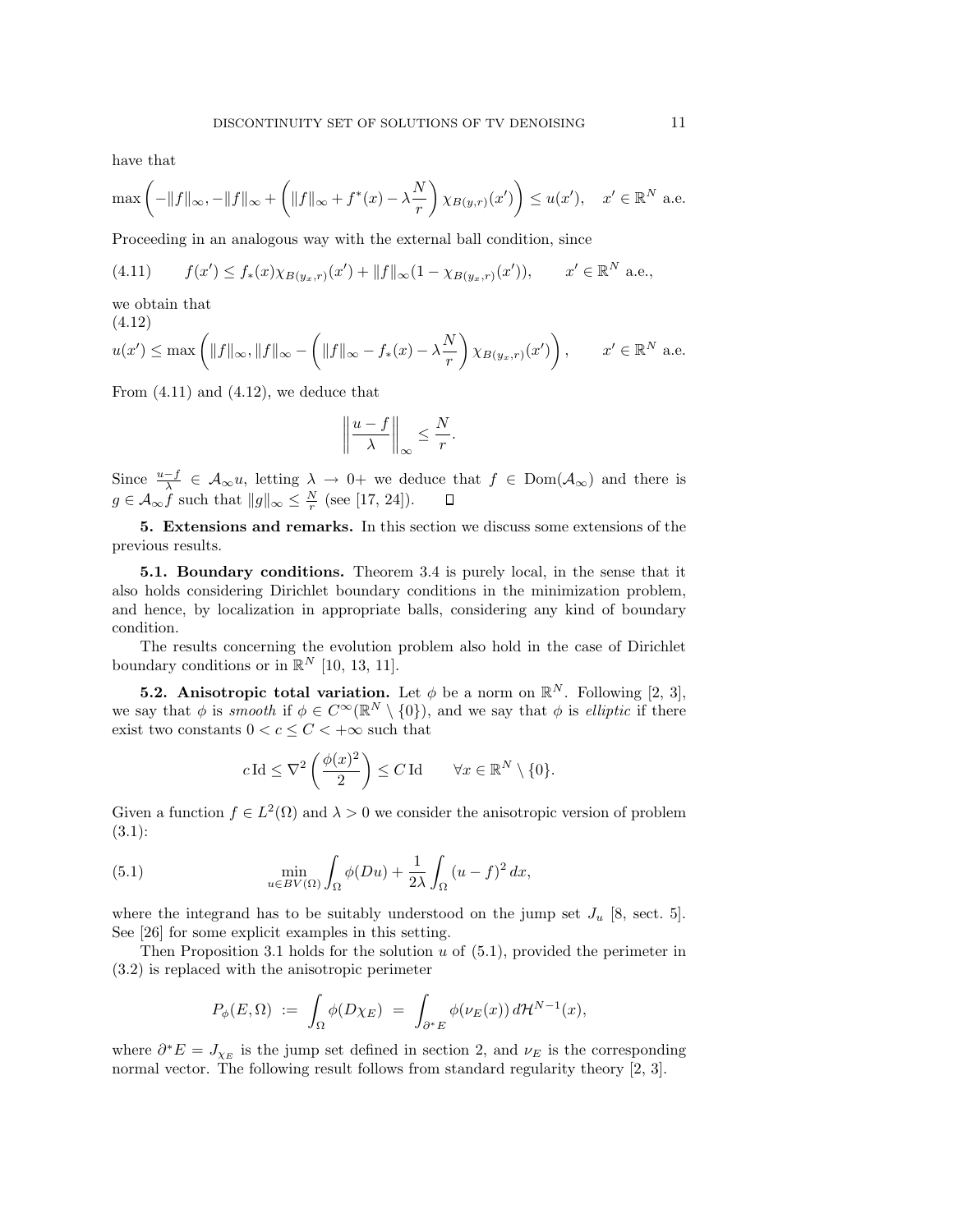PROPOSITION 5.1. Let  $\phi$  be smooth and elliptic. Let  $f \in L^p(\Omega)$ , with  $p > N$ , and let  $u_{\lambda} \in BV(\Omega)$  be the (unique) minimizer of (5.1). Then, for all  $t \in \mathbb{R}$ , the superlevel set  $\{u_{\lambda} > t\}$  (resp.,  $\{u_{\lambda} \geq t\}$ ) has boundary of class  $C^{1,\alpha}$ , for all  $\alpha < (p-N)/p$ , out of a closed singular set  $\Sigma$  of Hausdorff dimension less than  $N-2$ .

Reasoning as above, if  $f \in BV(\Omega) \cap L^{\infty}(\Omega)$ , we obtain that  $u_{\lambda}$  satisfies (3.3) also in the anisotropic setting. Moreover, the analogous statement as in Theorem 4.1 also holds, provided we substitute (4.1) with

(5.2) 
$$
\begin{aligned}\n\frac{\partial u}{\partial t} &= \text{div} (\nabla \phi (Du)) & \text{in } Q_T = [0, T] \times \Omega, \\
\nabla \phi (Du) \cdot \nu^{\Omega} &= 0 & \text{in } Q_T = [0, T] \times \partial \Omega\n\end{aligned}
$$

with an initial condition  $f \in L^N(\Omega)$ . Indeed, this statement follows as a consequence of two basic ingredients, the regularizing effect of (5.2) due to the homogeneity of the operator in its right-hand side and the  $L^N$  to  $L^\infty$  regularizing effect of the solutions of div  $(\nabla \phi(Du)) = f$ . The proofs of these facts can be done as in the total variation case [25, 11]. As in section 5.1, we notice that Neumann boundary conditions may be replaced by Dirichlet ones and that we can also work in  $\mathbb{R}^N$ .

Remark 4. Notice that Theorems 3.4 and 4.1 cannot be expected to hold without further assumptions on the norm  $\phi$ . Indeed, letting  $N = 2$  and  $\phi(x_1, x_2) = |x_1| + |x_2|$ , from an example discussed in [16] it follows that we can find a set  $E \subset \mathbb{R}^2$  (which is the union of two rectangles) such that, letting  $f = \chi_E$ , both the solution  $u_\lambda$  of (5.1) and the solution u of  $(5.2)$  have a jump set which strictly contains the jump set of f.

**5.3. Convex functionals with linear growth.** Let us now show that Theorems 3.4 and 4.1 also hold if we substitute (5.1) with a more general convex functional of the type

(5.3) 
$$
\int_{\Omega} F(Du) + \frac{1}{2\lambda} \int_{\Omega} (u - f)^2 dx,
$$

where  $F(\xi) = \phi(\xi, -1)$ , and  $\phi : \mathbb{R}^{N+1} \to \mathbb{R}$  is a smooth and elliptic norm on  $\mathbb{R}^{N+1}$ . An important example is the Lagrangian  $F(\xi) = \sqrt{1 + |\xi|^2}$  of the minimal surface problem. Given a function  $u \in L^p(\Omega)$ , with  $p \in [1, +\infty]$ , we define  $\widetilde{u} \in L^p(\Omega \times ]0, 1]$ as  $\tilde{u}(x, x_{N+1}) = u(x) - x_{N+1}$ . If  $u \in BV(\Omega)$ , then  $\tilde{u} \in BV(\Omega \times [0, 1])$ , and using the coarea formula [7] it is easy to show that

$$
\int_{\Omega\times ]0,1[}\phi(D\tilde u)=\int_\Omega F(Du).
$$

As a consequence, letting  $u_{\lambda}$  be the minimizer of (5.3), we have that  $\widetilde{u}_{\lambda}$  is the unique minimizer of

$$
\int_{\Omega\times]0,1[} \phi(Dv) + \frac{1}{2\lambda} \int_{\Omega\times]0,1[} (v-\tilde{f})^2 dx dx_{N+1},
$$

among  $v \in BV(\Omega \times [0,1])$ , with boundary conditions  $v(x, 0) = u(x)$  and  $v(x, 1) =$  $u(x) - 1$ , for  $x \in \Omega$ .

From the discussion above, if  $f \in L^{\infty}(\Omega) \cap BV(\Omega)$ , we get

$$
J_{\widetilde{u}_{\lambda}} = J_{u_{\lambda}} \times ]0,1[ \subseteq J_{\widetilde{f}} = J_f \times ]0,1[,
$$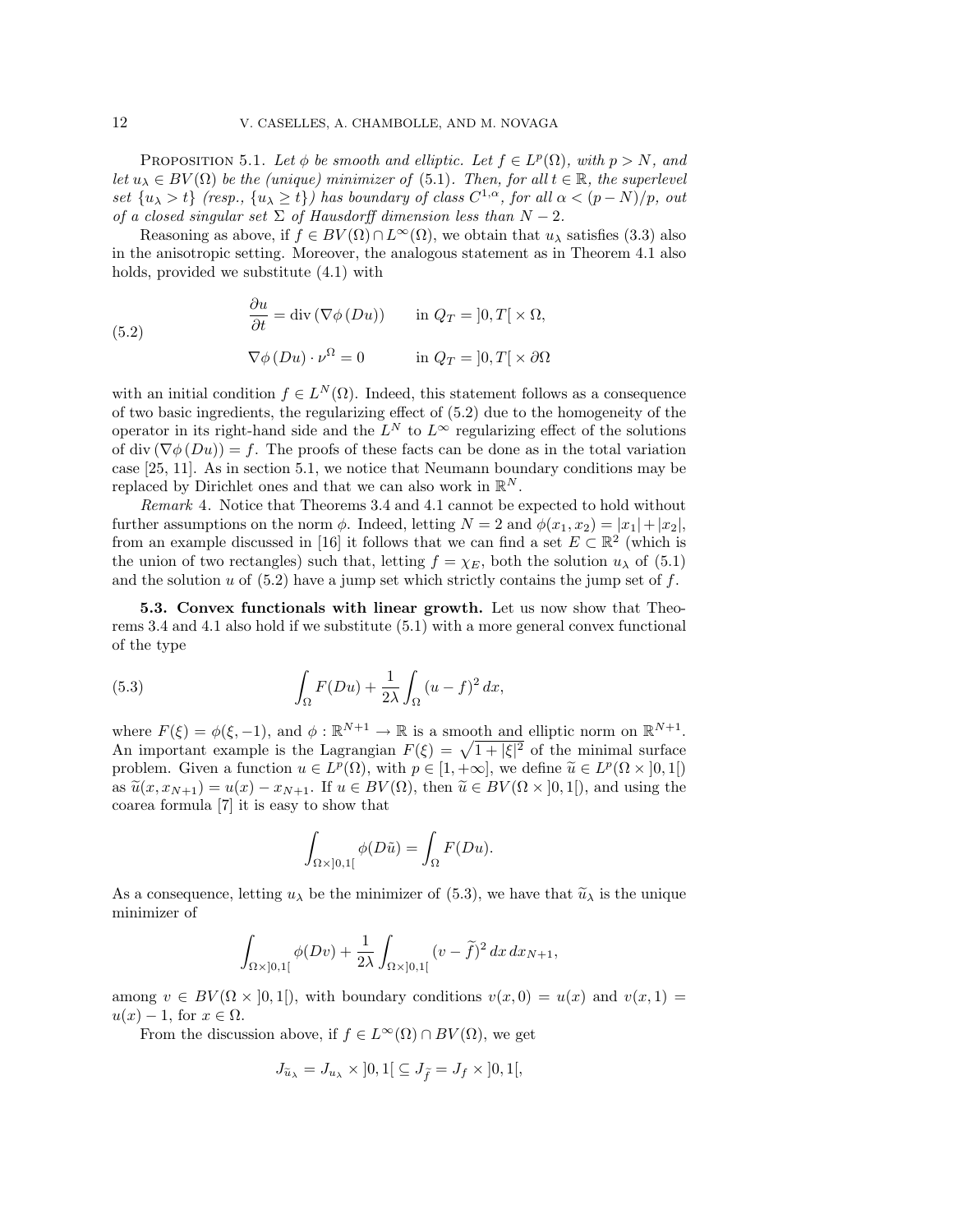which yields, in particular,  $J_{u\lambda} \subseteq J_f$ . Let us state the corresponding result for the evolution problem.

THEOREM 5.2. Let  $f \in L^{\infty}(\Omega)$ . Let  $u(t)$  be the solution of

$$
\frac{\partial u}{\partial t} = \text{div}(\nabla F(Du)) \qquad in \ Q_T = [0, T] \times \Omega,
$$

$$
\nabla F(Du) \cdot \nu^{\Omega} = 0 \qquad in \ Q_T = ]0, T[ \times \partial \Omega
$$

with initial condition  $u(0, x) = f(x)$ . Then  $u(t) \in L^{\infty}(\Omega) \cap BV(\Omega)$  for any  $t > 0$ , and

$$
J_{u(t)} \subseteq J_{u(s)} \qquad \forall t > s > 0.
$$

Moreover, if  $u(s)$  is continuous at  $x \in \Omega$ , then so is  $u(t)$  for any  $t > s > 0$ . If  $f \in \text{Dom}(\overline{A_{\infty}}) \cap BV(\Omega)$ , then the above assertions are true up to  $s = 0$ .

We have a corresponding statement for Dirichlet boundary conditions or for the Cauchy problem.

This result can be proved if we have a regularizing effect for the evolution problem, i.e., if as in the proof of Theorem 4.1 we are able to prove that

$$
u(t) \in \overline{\text{Dom}(-\text{div}(\nabla F(Du)))}
$$
 (where the closure is taken in  $L^{\infty}(\Omega)$ ).

This follows again from the estimate  $||u_t||_{\infty} \leq 2 \frac{||f||_{\infty}}{t}$  which has been proved in [13] for the minimal surface operator (corresponding to  $F(\xi) = \sqrt{1 + |\xi|^2}$ ) and can be extended in a similar way to a general norm  $\phi$  in  $\mathbb{R}^{N+1}$ .

Notice that we have restricted our statement to the case where  $f \in L^{\infty}(\Omega)$ , since we have no general  $L^N$  to  $L^{\infty}$  estimates for the equation div  $(\nabla F(Du)) = f$ , without further assumptions on f or on the domain  $\Omega$ .

**5.4. Further remarks on the case**  $F(\xi) = \sqrt{1 + |\xi|^2}$ **.** To fix ideas, we shall work in  $\mathbb{R}^N$ . Let us consider the functional

(5.5) 
$$
\int_{\mathbb{R}^N} \sqrt{1+|Du|^2} + \frac{1}{2\lambda} \int_{\mathbb{R}^N} (u-f)^2 dx,
$$

which is used sometimes instead of functional  $(3.1)$  in problems related to image denoising and restoration. Our aim is to show that if  $f$  is discontinuous in some boundary, then, for small values of  $\lambda$ , the discontinuities are still preserved in the solution  $u_{\lambda}$  of (5.5). Moreover, the graph of  $u_{\lambda}$  has a vertical contact angle at the discontinuity.

Let us recall the following lemma, whose proof can be found in [6].

LEMMA 5.3. Let  $R, c > 0$ . Then for any  $\lambda^{-1} > \max\left(\frac{4N^2}{c}, \frac{2N}{cR}\right)$  there is a value of  $\tilde{R} \in (0, R)$  such that there exists a radial solution  $w_{\tilde{R}}$  of

(5.6) 
$$
\begin{cases} w - \lambda \operatorname{div} \left( \frac{\nabla w}{\sqrt{1 + |\nabla w|^2}} \right) = c & \text{in} \quad \tilde{B} = B(0, \tilde{R}), \\ w = 0 & \text{on} \quad \partial \tilde{B} \end{cases}
$$

such that

(5.4)

$$
0 > w'_{\tilde{B}}(r) > -\infty, \quad U < w_{\tilde{B}}(r) < c \quad \text{for } 0 < r < \tilde{R}, \text{ and}
$$

$$
w'_{\tilde{B}}(r) \to -\infty, \quad w_{\tilde{B}}(r) \to U \quad \text{as } r \to \tilde{R}^-
$$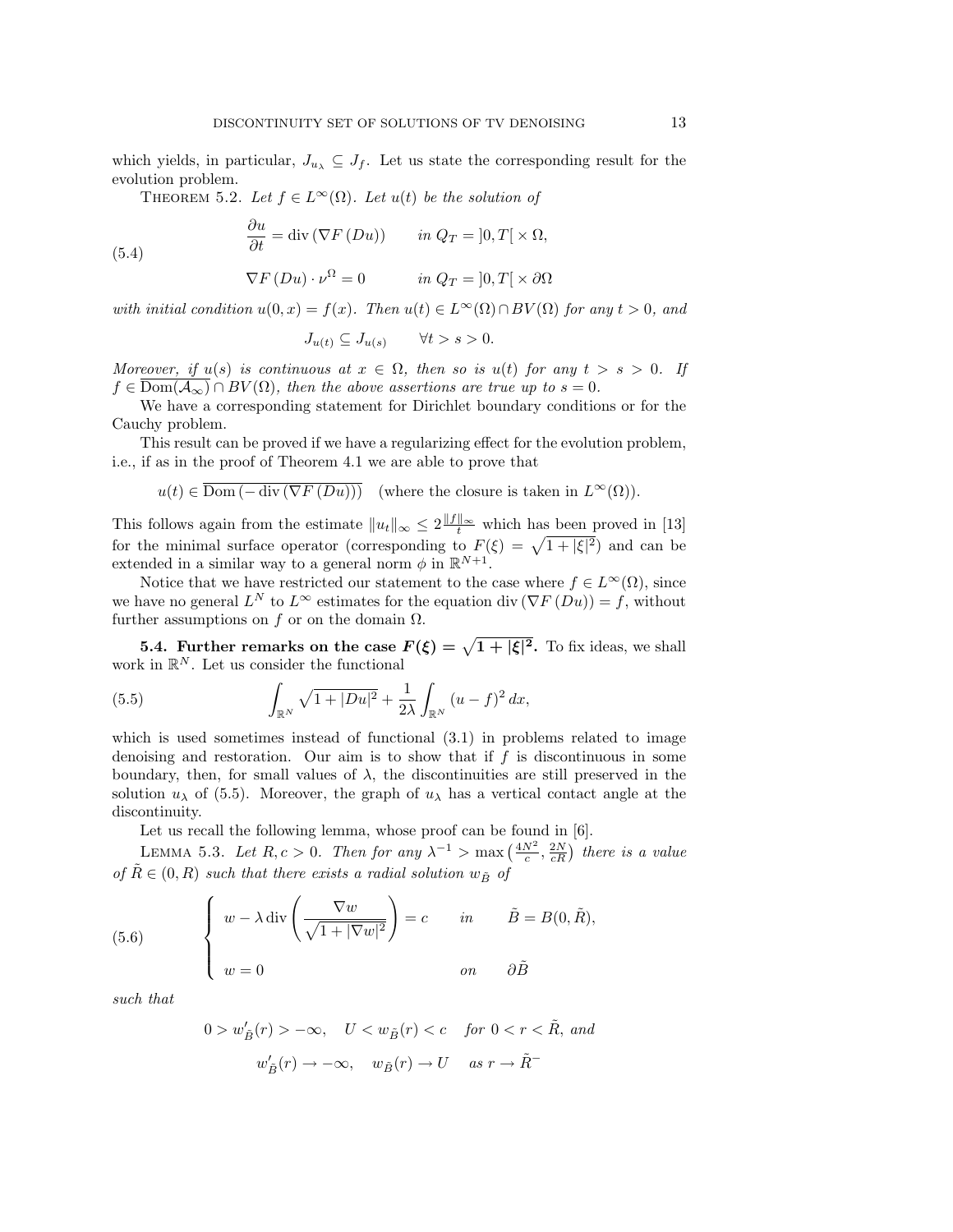for some  $U > 0$ .

LEMMA 5.4. For any  $c > 0$  there is  $\lambda_0 > 0$  such that for any  $0 < \lambda \leq \lambda_0$  there is  $R_{\lambda} > 0$  such that the solution  $w_{\lambda}$  of (5.6) in  $B(0, R_{\lambda})$  satisfies  $\inf_{\partial B(0, R_{\lambda})} w_{\lambda} > 0$ . Moreover,  $w_{\lambda} \rightarrow c$  uniformly as  $\lambda \rightarrow 0$ .

*Proof.* Let us choose  $\lambda = 1$ ,  $R = 1$ , and  $c' > 4N^2$  in Lemma 5.3. Let  $\tilde{w}$  be the solution of (5.6) with right-hand side c' in a ball  $\tilde{B}$  of radius  $0 < \tilde{R} < 1$  given by that lemma. Let  $g(x) = c' - \tilde{w}$  in  $\tilde{B}$ . Then  $g = \text{div}(\nabla g / \sqrt{1 + |\nabla g|^2})$ . Let  $c > 0$  and that lemma. Let  $g(x) = c - w$  in *D*. Then  $g = \text{div}(y) + \text{div}(y) + \text{div}(y)$ . Let  $c > 0$  and  $\lambda_0 > 0$  be such that  $c' \sqrt{\lambda_0} < c$ . Then for any  $\lambda \in (0, \lambda_0), w_\lambda(x) = c - \sqrt{\lambda} g(\frac{x}{\sqrt{\lambda}})$  is the solution of (5.6) in  $B(0, R_\lambda)$  with  $R_\lambda = \sqrt{\lambda} \tilde{R}$  and satisfies  $\inf_{\partial B(0, R_\lambda)} w_\lambda > 0$ . The last assertion follows from the continuity of  $\tilde{w}$ . ◧

PROPOSITION 5.5. Let  $\Omega$  be an open bounded domain whose boundary is of class  $C^{1,1}$ , and let  $f \in L^{\infty}(\mathbb{R}^N)$ ,  $f \geq 0$ , with  $f \geq c > 0$  in  $\Omega$  and  $f = 0$  in  $\mathbb{R}^N \setminus \Omega$ . Let  $u_{\lambda}$ be the solution of

(5.7) 
$$
\left\{ u - \lambda \operatorname{div} \left( \frac{\nabla u}{\sqrt{1 + |\nabla u|^2}} \right) = f \quad in \quad \mathbb{R}^N.
$$

Then for  $\lambda$  small enough  $u_{\lambda}$  is discontinuous on  $\partial\Omega$ , having a vertical contact angle.

We recall that if  $u \in BV(\mathbb{R}^N)$  is a solution of (5.7) for some  $f \in L^1(\mathbb{R}^N)$ , then the vector field  $Tu = \nabla u / \sqrt{1 + |\nabla u|^2}$  is such that  $u - \lambda \operatorname{div} Tu = f$  in  $\mathcal{D}'(\mathbb{R}^N)$  and  $(Tu \cdot Du) = |\nabla u|^2 / \sqrt{1 + |\nabla u|^2} + |D^s u|.$ 

*Proof.* Let us take  $R > 0$  such that for any point  $p \in \partial\Omega$  there are open balls  $B, B'$ of radius R such that  $B \subseteq \Omega$ ,  $B' \subseteq \mathbb{R}^N \setminus \overline{\Omega}$  and  $p \in \partial B$ ,  $p \in \partial B'$ . Observe that, by the maximum principle (see [11]), we know that  $u_{\lambda} \in L^2(\mathbb{R}^N)$  and  $0 \leq u_{\lambda} \leq ||f||_{\infty}$ . First, we observe that  $u_\lambda$  is a supersolution of (5.6) on any ball  $B \subseteq B$ . By the comparison principle for (5.6) we obtain that  $u_{\lambda} \geq u_{\tilde{B}} \geq U$  for some  $U > 0$ . Since we can do this for any ball B inside  $\Omega$ , we deduce that  $u_{\lambda} \geq U$ . Notice that, by Lemma 5.4, we may take  $\lambda$  and the balls  $\tilde{B}$  small enough so that  $u_\lambda$  is greater than  $\frac{c}{2}$  in  $\partial\Omega$ . On the other hand,  $u_{\lambda}$  is a subsolution of

(5.8) 
$$
\begin{cases} u - \lambda \operatorname{div} \left( \frac{Du}{\sqrt{1 + |Du|^2}} \right) = 0 & \text{in} \quad \tilde{B}', \\ u = ||f||_{\infty} & \text{on} \quad \partial \tilde{B}' \end{cases}
$$

for any ball  $\tilde{B}'$  of radius smaller than R contained in  $\mathbb{R}^N \setminus \overline{\Omega}$ . Again, by Lemma 5.4, we know that for  $\lambda > 0$  small enough, the solution  $u_{\lambda}$  is strictly below  $\frac{c}{2}$  in  $\partial\Omega$ . We deduce that  $u_\lambda$  is discontinuous on  $\partial\Omega$ .

Let  $Tu_{\lambda} = \nabla u_{\lambda}/\sqrt{1+|\nabla u_{\lambda}|^2}$ . Let us prove that  $u_{\lambda}$  has vertical contact angle from both sides of the discontinuity, i.e.,  $[T u_{\lambda} \cdot \nu^{\Omega}] = -1$  and  $[T u_{\lambda} \cdot \nu^{\mathbb{R}^{N} \setminus \Omega}] = 1$ . For that, let  $\varphi \in C_0^{\infty}(\mathbb{R}^N)$ . Then

$$
\int_{\mathbb{R}^N} \operatorname{div} Tu_{\lambda} \varphi \, dx = -\int_{\mathbb{R}^N} Tu_{\lambda} \cdot \nabla \varphi = -\int_{\Omega} Tu_{\lambda} \cdot \nabla \varphi - \int_{\mathbb{R}^N \setminus \Omega} Tu_{\lambda} \cdot \nabla \varphi
$$

$$
= \int_{\Omega} \operatorname{div} Tu_{\lambda} \varphi + \int_{\mathbb{R}^N \setminus \Omega} \operatorname{div} Tu_{\lambda} \varphi
$$

$$
- \int_{\partial \Omega} [Tu_{\lambda} \cdot \nu^{\Omega}] \varphi - \int_{\partial \Omega} [Tu_{\lambda} \cdot \nu^{\mathbb{R}^N \setminus \Omega}] \varphi.
$$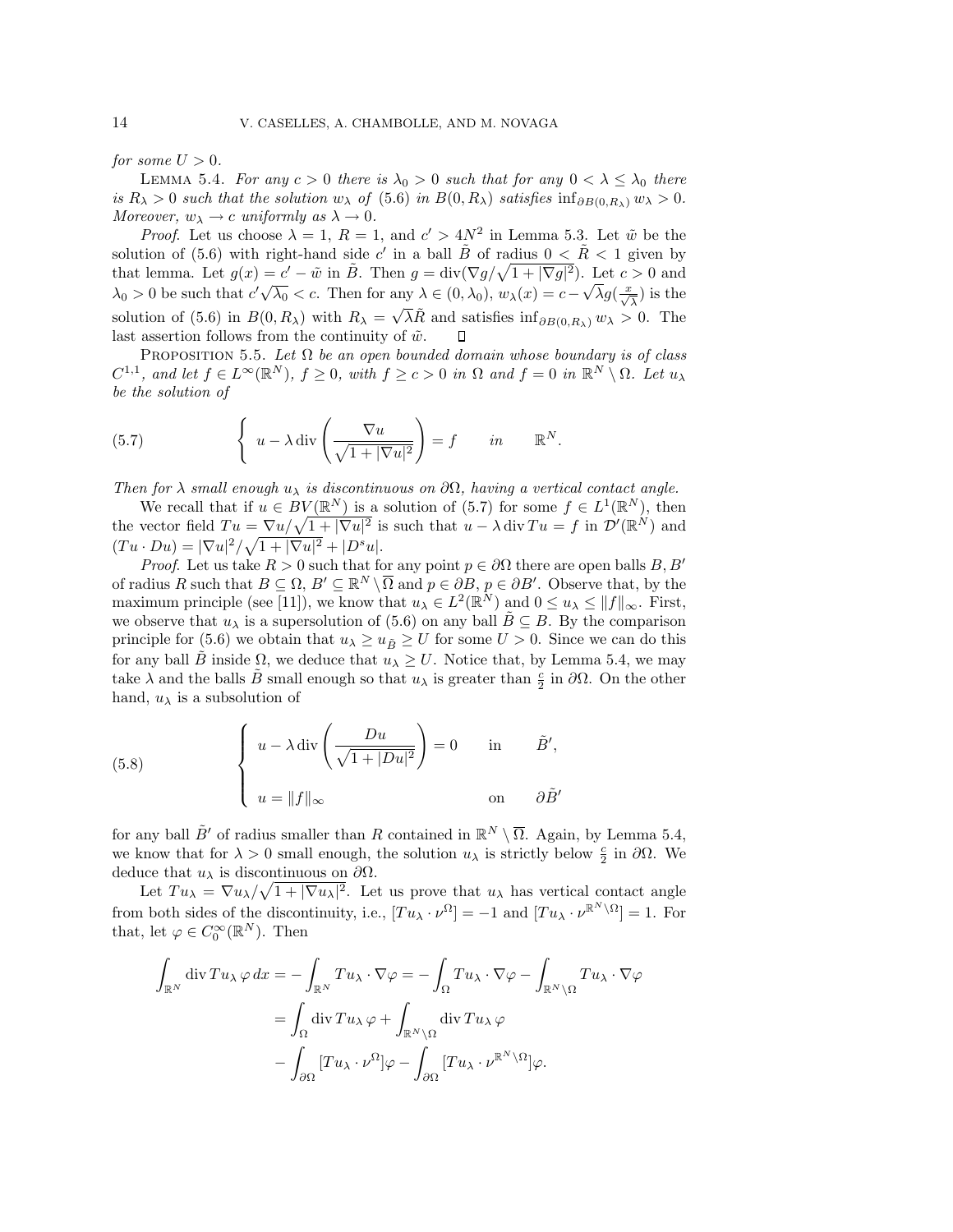That is, (5.9)

$$
\operatorname{div} Tu_{\lambda} = \operatorname{div} Tu_{\lambda} \chi_{\Omega} + \operatorname{div} Tu_{\lambda} \chi_{\mathbb{R}^N \setminus \Omega} - [Tu_{\lambda} \cdot \nu^{\Omega}] \mathcal{H}^{N-1} |_{\partial \Omega} - [Tu_{\lambda} \cdot \nu^{\mathbb{R}^N \setminus \Omega}] \mathcal{H}^{N-1} |_{\partial \Omega}.
$$
  
Hence

$$
\langle \operatorname{div} T u_{\lambda}, u_{\lambda} \rangle = \int_{\Omega} \operatorname{div} T u_{\lambda} u_{\lambda} + \int_{\mathbb{R}^N \setminus \Omega} \operatorname{div} T u_{\lambda} u_{\lambda} - \int_{\partial \Omega} [T u_{\lambda} \cdot \nu^{\Omega}] u_{\lambda}^* - \int_{\partial \Omega} [T u_{\lambda} \cdot \nu^{\mathbb{R}^N \setminus \Omega}] u_{\lambda}^*,
$$

where  $u_{\lambda}^* = \frac{u_{\lambda}^+ + u_{\lambda}^-}{2}$ . Now

$$
\int_{\mathbb{R}^N} \operatorname{div} Tu_{\lambda} u_{\lambda} dx = -\int_{\mathbb{R}^N} Tu_{\lambda} \cdot Du_{\lambda} = -\int_{\Omega} Tu_{\lambda} \cdot Du_{\lambda} - \int_{\mathbb{R}^N \setminus \Omega} Tu_{\lambda} \cdot Du_{\lambda}
$$

$$
- \int_{\mathbb{R}^N} (Tu_{\lambda} \cdot Du_{\lambda})^s d\mathcal{H}^{N-1} |_{\partial \Omega}
$$

$$
= \int_{\Omega} \operatorname{div} Tu_{\lambda} u_{\lambda} + \int_{\mathbb{R}^N \setminus \Omega} \operatorname{div} Tu_{\lambda} u_{\lambda} - \int_{\mathbb{R}^N} (Tu_{\lambda} \cdot Du_{\lambda})^s d\mathcal{H}^{N-1} |_{\partial \Omega}
$$

$$
- \int_{\partial \Omega} [Tu_{\lambda} \cdot \nu^{\Omega}] u_{\lambda} - \int_{\partial \Omega} [Tu_{\lambda} \cdot \nu^{\mathbb{R}^N \setminus \Omega}] u_{\lambda}.
$$

Comparing the above two expressions and using

$$
(Tu_{\lambda} \cdot Du_{\lambda})^{s} \mathcal{H}^{N-1}|_{\partial \Omega} = |(Du_{\lambda})^{s} |\mathcal{H}^{N-1}|_{\partial \Omega} = |[u_{\lambda}]|\mathcal{H}^{N-1}|_{\partial \Omega}
$$

(where  $[u_\lambda]$  denotes the jump of  $u_\lambda$  on  $\partial\Omega$ ), we deduce that

$$
|[u_\lambda]| = \left([Tu_\lambda \cdot \nu^{\Omega}] - [Tu_\lambda \cdot \nu^{\mathbb{R}^N \setminus \Omega}]\right) \frac{[u_\lambda]}{2}.
$$

Since  $[u_\lambda] \neq 0$ , this implies that

$$
[Tu_{\lambda} \cdot \nu^{\mathbb{R}^N \setminus \Omega}] - [Tu_{\lambda} \cdot \nu^{\Omega}] = 2,
$$

which in turn implies

$$
[Tu_{\lambda} \cdot \nu^{\Omega}] = -1
$$
 and  $[Tu_{\lambda} \cdot \nu^{\mathbb{R}^N \setminus \Omega}] = 1$ ,

since both  $|[Tu_\lambda \cdot \nu^{\Omega}]|, |[Tu_\lambda \cdot \nu^{\mathbb{R}^N \setminus \Omega}]| \leq 1.$  $\Box$ 

## REFERENCES

- [1] W. K. ALLARD, Total variation regularization for image denoising; I. Geometric theory, SIAM J. Math. Anal., to appear.
- [2] F. J. Almgren, R. Schoen, and L. Simon, Regularity and singularity estimates on hypersurfaces minimizing parametric elliptic variational integrals, Acta Math., 139 (1977), pp. 217–265.
- [3] F. Almgren, J. E. Taylor, and L. Wang, Curvature-driven flows: A variational approach, SIAM J. Control Optim., 31 (1993), pp. 387–438.
- [4] F. Alter and V. Caselles, Uniqueness of the Cheeger Set of a Convex Body, preprint, 2007.
- [5] F. Alter, V. Caselles, and A. Chambolle, Evolution of characteristic functions of convex sets in the plane by the minimizing total variation flow, Interfaces Free Bound., 7 (2005), pp. 29–53.